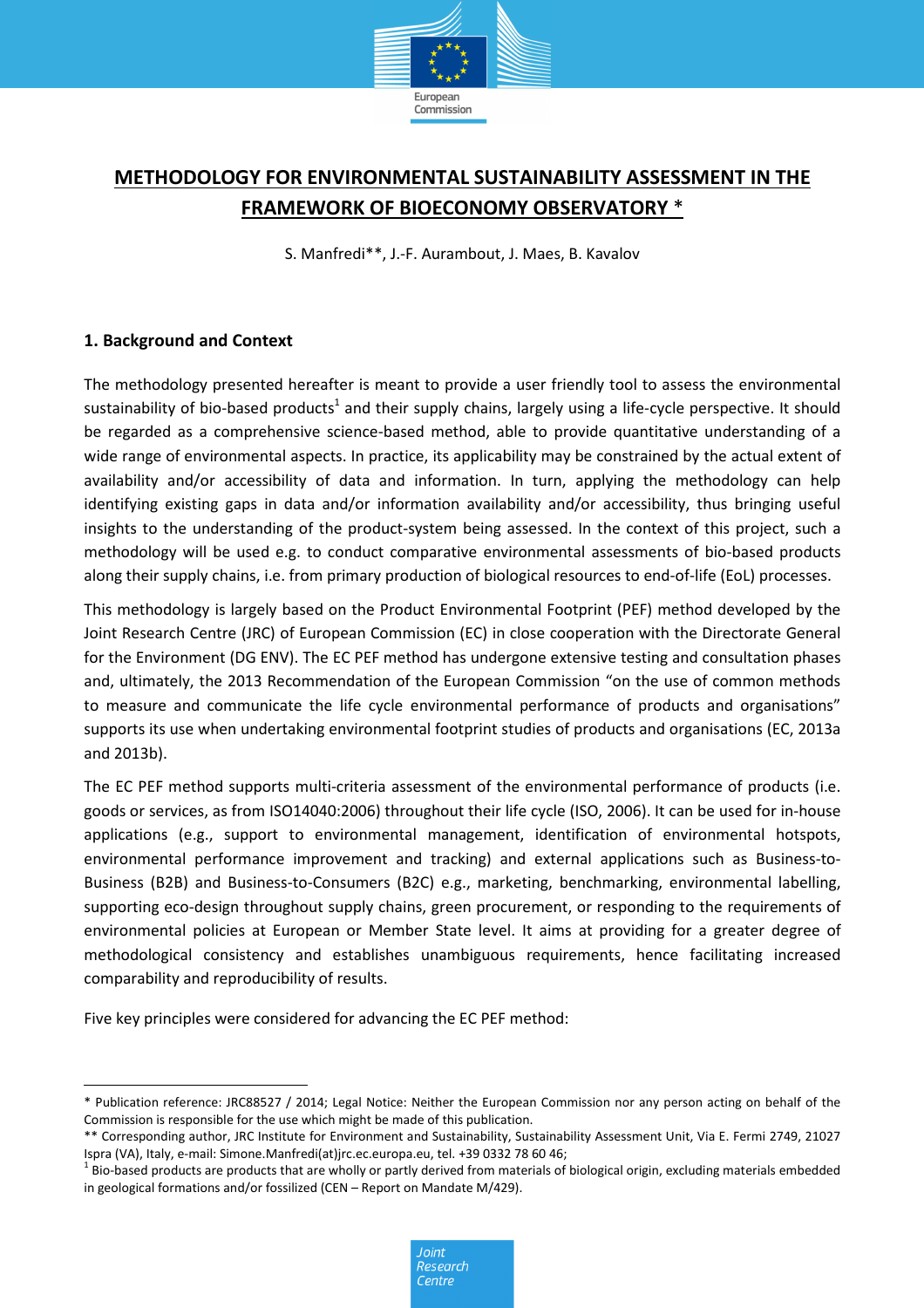- 1. Relevance: all accounting models used and data collected should be as relevant to the study as possible;
- 2. Completeness: PEF studies should include all environmentally relevant material / energy flows, all relevant impact categories and other environmental interventions as required for adherence to the defined system boundaries, the data requirements and the impact assessment models employed;
- 3. Consistency: PEF studies should adhere to "strict" guidelines allowing for limited flexibility in order to make it possible to develop consistent assessment studies;
- 4. Accuracy: all reasonable efforts should be taken to reduce uncertainties in product system modelling and reporting of results;
- 5. Transparency: PEF information should be disclosed in such a way as to provide intended users with the necessary basis for decision-making, and for stakeholders to assess its robustness and reliability.

The next section presents the methodology for environmental sustainability assessment elaborated for the Bioeconomy Observatory (BISO). This is intended as an adaptation of the general (i.e. applicable to virtually any products) EC PEF method to the specific context of bio-based products and their supply chains.

## **2. Methodology for Environmental Sustainability Assessment of Bio-Based Products**

## **2.1 Overview**

The methodology for environmental assessment of bio-based products is structured into six phases: (1) definition of the goals of the assessment, (2) definition of the scope of the assessment, (3) development of the assessment inventory, (4) development of the impact assessment, (5) interpretation and reporting of the results of the assessment, (6) critical review of the assessment (Figure 1).



**Figure 1: Phases of the methodology for environmental assessment of bio-based products.**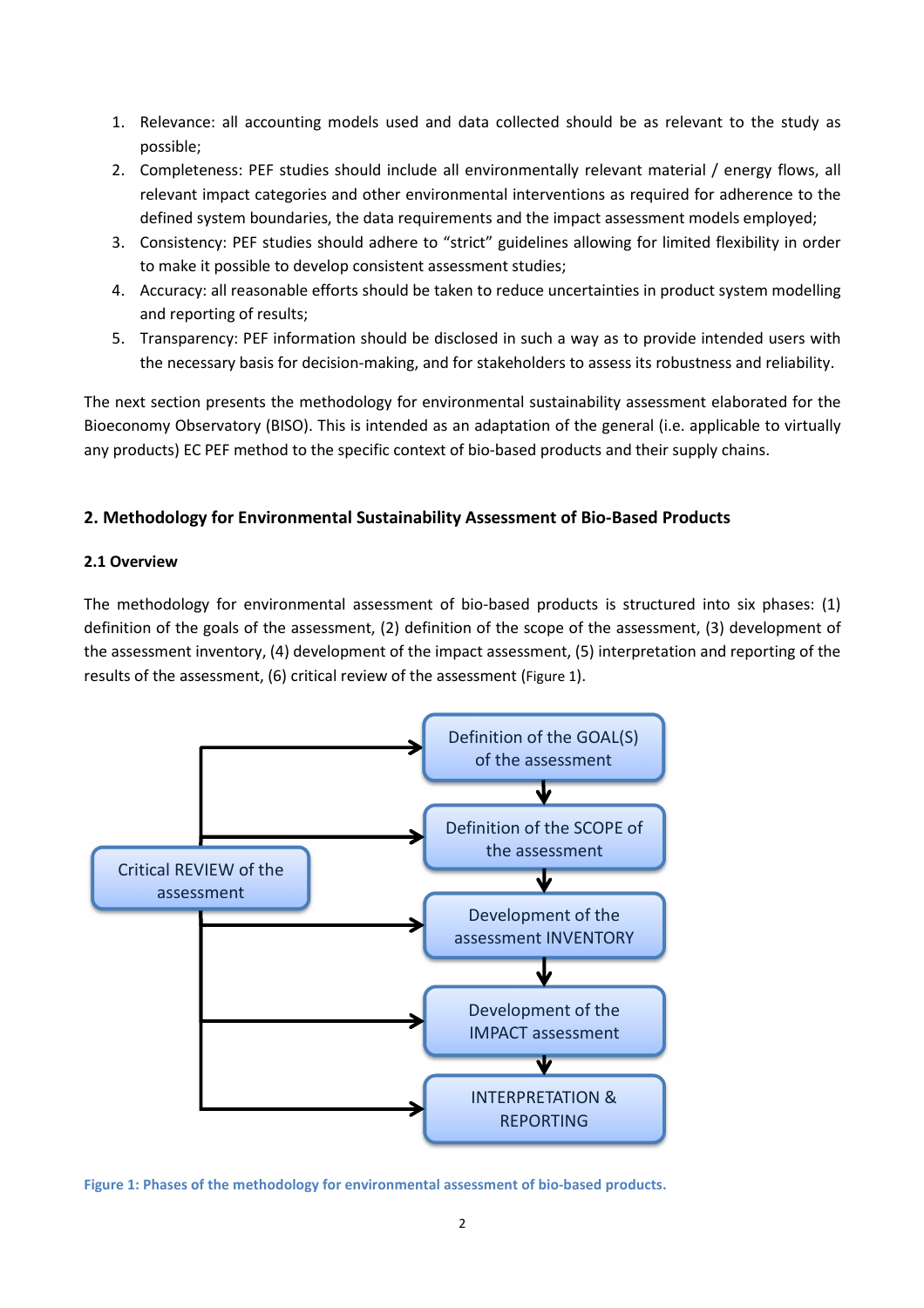## **2.2 Phase 1: Definition of the goals of the environmental assessment**

The definition of the goals of the assessment is the first methodological phase, aiming at unambiguously identifying the general context of the evaluation. In practice, the goal definition should specify all of the aspects listed in the table hereafter:

|  |  |  | Table 1: Definition of the goal(s) of the environmental sustainability assessment |  |
|--|--|--|-----------------------------------------------------------------------------------|--|
|--|--|--|-----------------------------------------------------------------------------------|--|

| Aspect of goal definition                                                                    | Definition / Specifications / Examples                                                                                                                                                                                                                                                                                                                                                                                        |  |  |  |
|----------------------------------------------------------------------------------------------|-------------------------------------------------------------------------------------------------------------------------------------------------------------------------------------------------------------------------------------------------------------------------------------------------------------------------------------------------------------------------------------------------------------------------------|--|--|--|
|                                                                                              | Specification of the way(s) the results of the assessment are intended to be used.                                                                                                                                                                                                                                                                                                                                            |  |  |  |
| Intended applications                                                                        | Examples:<br>Identify opportunities for improvements of the overall environmental<br>performance of e.g. a wooden table;<br>Respond to a request from a consumer on a certain bio-based product;<br>$\bullet$<br>Provide environmental information to be used for eco-labelling of a certain<br>$\bullet$<br>bio-based product;                                                                                               |  |  |  |
|                                                                                              | Specification of the reason(s) for carrying out the assessment that will allow using<br>the results of the assessment for its intended applications.                                                                                                                                                                                                                                                                          |  |  |  |
| Reasons for carrying out the<br>study                                                        | Examples:<br>Identify the life cycle stages of e.g. a given wooden table that influence the<br>most the environmental performance;<br>Quantify the impact on certain impact categories (e.g. Climate Change and<br>$\bullet$<br>Ozone Depletion) arising along the life cycle of e.g. one tonne of oranges.                                                                                                                   |  |  |  |
| Whether comparisons<br>and/or comparative<br>assertions are to be<br>disclosed to the public | A comparative assertion is an environmental claim regarding the superiority or<br>equivalence of one product versus a competing product that performs the same<br>function. This should be clarified in the goal definition phase.<br>Examples:                                                                                                                                                                               |  |  |  |
|                                                                                              | The assessment will be made publicly available but it will not contain<br>٠<br>comparisons or comparative assertions;<br>The assessment will contain comparative assertions intended to be made<br>$\bullet$<br>publicly available.                                                                                                                                                                                           |  |  |  |
|                                                                                              | Specification of the person(s) / $group(s)$ that are intended to use the assessment,<br>its results and conclusions in order to fulfil its intended applications.                                                                                                                                                                                                                                                             |  |  |  |
| Target audience                                                                              | Examples:<br>The assessment is meant for any potential consumer of a given bio-based<br>product;<br>The assessment is intended to be used by company "X" and company "Y";<br>$\bullet$<br>The assessment is intended to be used by a regulatory body that can use<br>$\bullet$<br>results of the assessment to define relevant product parameters used as<br>objectives in product policies (e.g. Ecodesign, Ecolabel, etc.). |  |  |  |
| Review procedure, if any                                                                     | Whether or not the study will undergo a critical review, and who will perform it.<br>Example:<br>The study will undergo a third party critical review conducted by reviewers<br>$\bullet$                                                                                                                                                                                                                                     |  |  |  |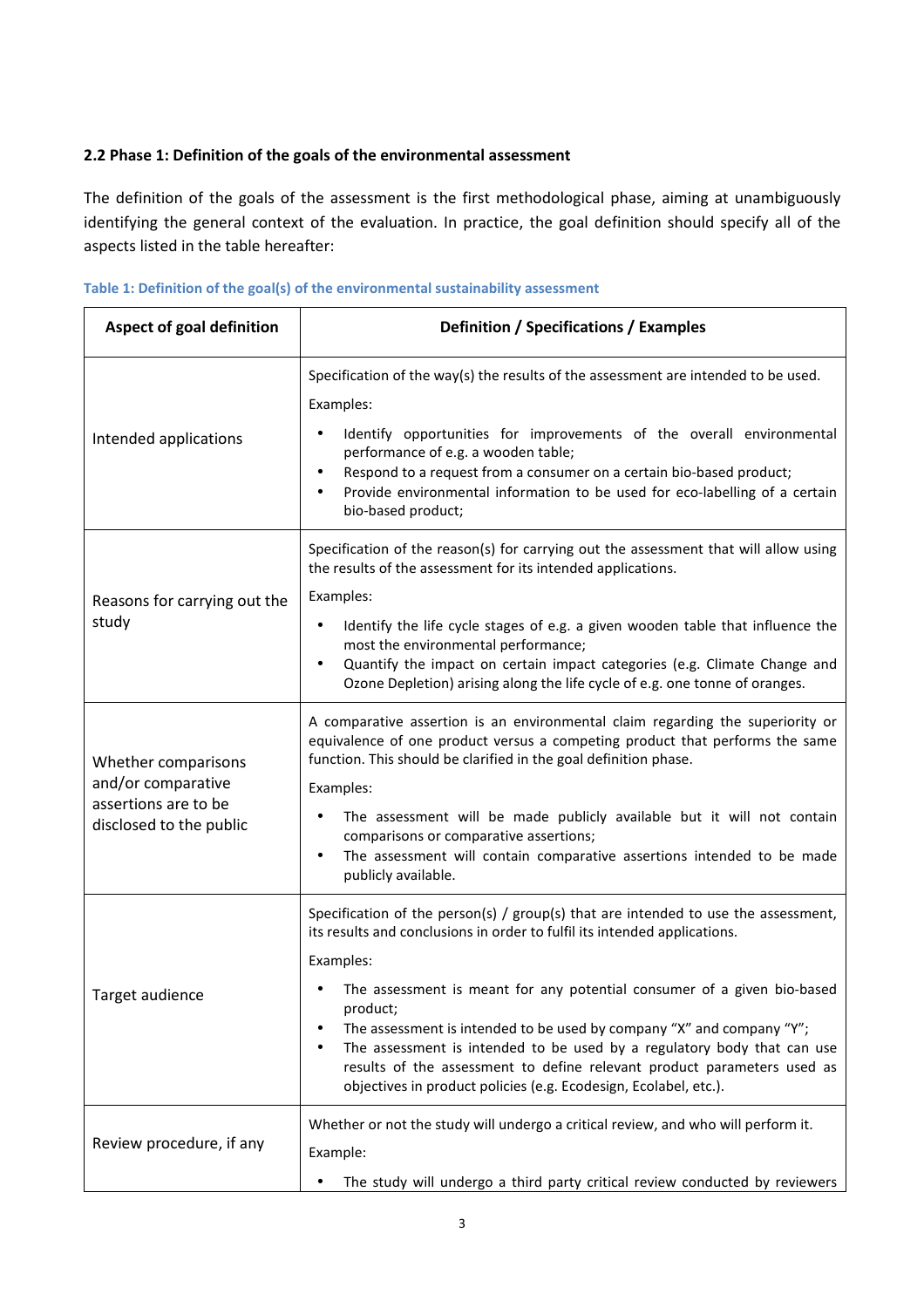|                           | "A", "B", and "C".                                                                                                      |  |  |
|---------------------------|-------------------------------------------------------------------------------------------------------------------------|--|--|
|                           | Specification of the person / entity / group that has mandated the assessment.<br>Example:                              |  |  |
| Commissioner or the study | Directorate General for the Environment (DG ENV) of the European<br>Commission (EC);<br>Company "X";<br>University "Y". |  |  |

## **2.3 Phase 2: Definition of the scope of the environmental assessment**

The definition of the scope of the assessment is the second methodological phase, aiming at unambiguously describing the system being assessed. Based on the indicators evaluated in this phase of the methodology, and based on the outcome of the review of relevant reports/studies from internal and external to the JRC source, e.g. various FP7 projects, studies of other DGs (which is being conducted by the JRC Institute for Environment and Sustainability in the framework of the Bioeconomy Observatory), it is foreseen that minimum sets of sustainability criteria will be elaborated.

In practice, the scope definition should address all of the aspects listed in the table hereafter:

| Aspect of scope<br>definition          | Definition / Specifications / Examples                                                                                                                                                                                                                                                                                                                                                                                                             |
|----------------------------------------|----------------------------------------------------------------------------------------------------------------------------------------------------------------------------------------------------------------------------------------------------------------------------------------------------------------------------------------------------------------------------------------------------------------------------------------------------|
|                                        | The unit of analysis should be defined according to the following aspects <sup>2</sup> : the functions(s) /<br>service(s) provided ("what"), the extent of each function/service ("how well"), the expected<br>level of quality ("how well"), the duration / life-time of the bio-product ("how long").                                                                                                                                            |
|                                        | Examples:                                                                                                                                                                                                                                                                                                                                                                                                                                          |
| Unit of analysis and<br>reference flow | Assessment of one table made of red-pine wood and used for 30 years before it is<br>incinerated in a municipal solid waste incinerator with high-efficiency energy recovery;<br>Assessment of compost produced from municipal biodegradable waste by in-vessel<br>composting technique, and used for soil as replacement of chemical fertilizers.                                                                                                  |
|                                        | The reference flow is the amount of bio-based product that is needed to provide the defined<br>unit of analysis. The reference flow is used as a reference for the subsequent phases of<br>"inventory" and "impact assessment", in that any input/output flow and any estimated<br>impact will be expressed "per reference flow". For instance, with respect to the two above<br>examples of unit of analysis, potential reference flows could be: |
|                                        | 75 kg of red-pine wood;<br>1 tonne of compost.                                                                                                                                                                                                                                                                                                                                                                                                     |
| Boundary of the<br>system assessed     | The system boundary defines which parts of the life-cycle of the bio-based product and which<br>associated processes belong to the product-system being assessed, i.e. are needed for<br>carrying out the function(s) defined by the unit of analysis. It is recommended to include a<br>system boundary diagram to help visualize and structure the system being assessed.                                                                        |
|                                        | The system boundary should be defined following the general cradle-to-grave supply-chain                                                                                                                                                                                                                                                                                                                                                           |

#### **Table 2: Definition of the scope of the environmental sustainability assessment**

 $\overline{\phantom{0}}$ 

 $^2$  Depending on the specific bio-based product system, not all of these aspects may always be specified.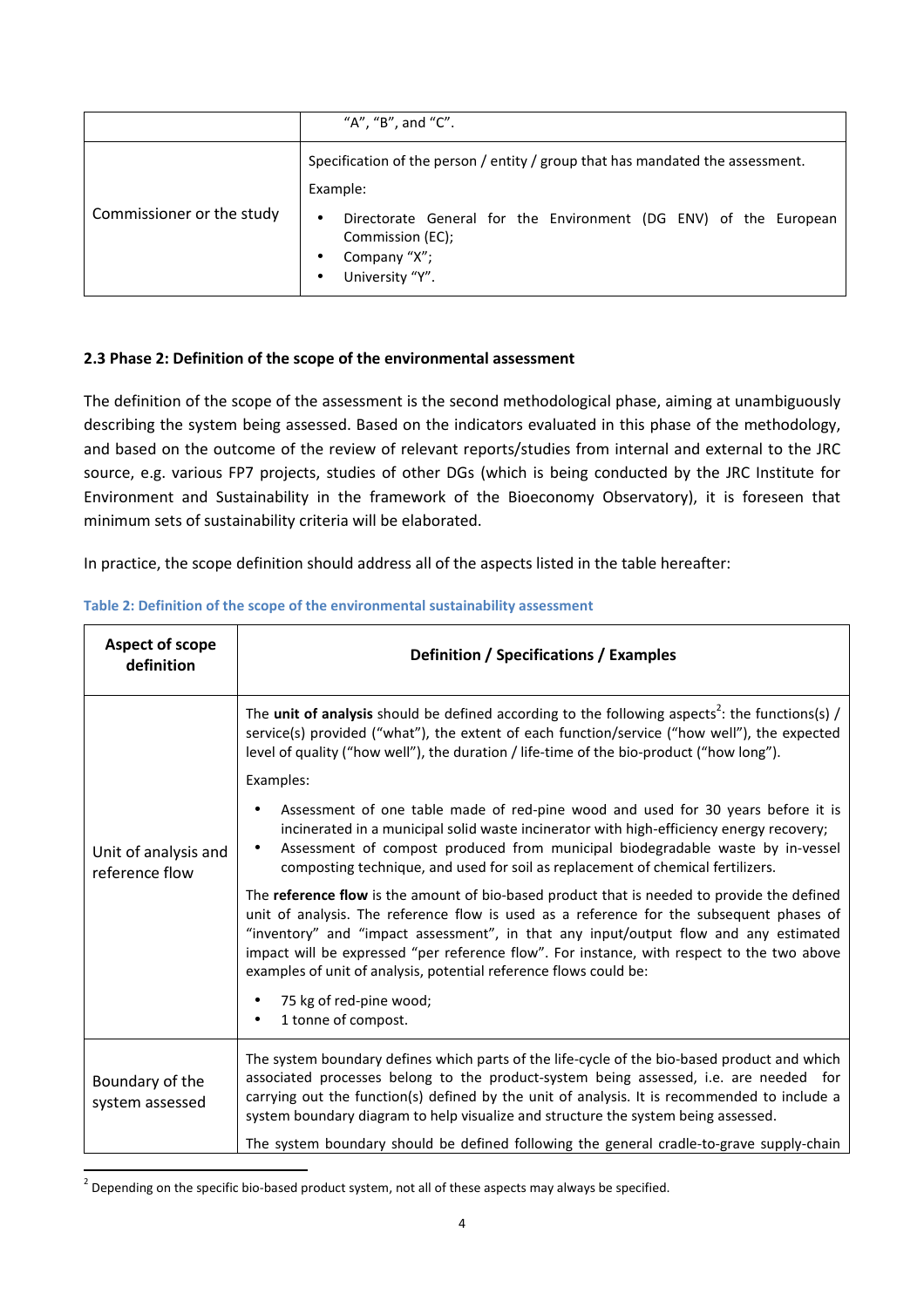|                              | logic, thus including all stages from primary production of biological resources through<br>processing, production, distribution, storage, use stage and End of Life (EoL) treatment.                                                                                                                                                                                                                                                                                                                                                                                                                                                                                                                                                                                                                                                                                                                                                                                                                                                                                 |
|------------------------------|-----------------------------------------------------------------------------------------------------------------------------------------------------------------------------------------------------------------------------------------------------------------------------------------------------------------------------------------------------------------------------------------------------------------------------------------------------------------------------------------------------------------------------------------------------------------------------------------------------------------------------------------------------------------------------------------------------------------------------------------------------------------------------------------------------------------------------------------------------------------------------------------------------------------------------------------------------------------------------------------------------------------------------------------------------------------------|
|                              | It is recommended to divide the processes included in the system boundaries into foreground<br>processes (i.e. core processes in the product life cycle for which direct access to<br>information/data is available <sup>3</sup> ) and <b>background processes</b> (i.e. those processes in the product<br>life cycle for which no direct access to information/data is possible <sup>4</sup> ).                                                                                                                                                                                                                                                                                                                                                                                                                                                                                                                                                                                                                                                                      |
| Impact categories            | Impact categories refer to specific categories of impacts considered in an environmental<br>assessment study. These are generally related to resource use, emissions of environmentally<br>damaging substances (e.g., greenhouse gases and toxic chemicals), which may as well affect<br>human health. These categories refer to specific impact assessment methods used for<br>quantifying the causal relationships between the material/energy inputs and the emissions<br>associated with the product life cycle (assessment inventory) and each impact category<br>considered. Each category, hence, refers to a certain stand-alone impact assessment model.                                                                                                                                                                                                                                                                                                                                                                                                     |
|                              | The list of recommended environmental impact categories and related impact assessment<br>models for inclusion in the assessment is provided by Table 5 in Annex 1.                                                                                                                                                                                                                                                                                                                                                                                                                                                                                                                                                                                                                                                                                                                                                                                                                                                                                                    |
|                              | Relevant potential environmental impacts of a product (including of bio-products) may go<br>beyond the life-cycle based impact categories listed in Table 5 (Annex 1). It is important to<br>consider these environmental impacts whenever feasible. For example, biodiversity impacts<br>due to land use changes may occur in association with a specific site or activity.<br>This may involve the application of additional impact categories or other quantitative<br>indicators that are not included in the default list provided here, or even additional qualitative<br>criteria/descriptions where impacts cannot be linked to the product supply-chain in a<br>quantitative manner. Such additional information should be viewed as optional,<br>complementary to the default list of impact categories and it is intended to help interpreting<br>the results of the assessment and deriving conclusions. Additional environmental information<br>should be:<br>Based on information that is substantiated and has been reviewed or verified;<br>$\bullet$ |
|                              | Specific, accurate and not misleading;<br>٠                                                                                                                                                                                                                                                                                                                                                                                                                                                                                                                                                                                                                                                                                                                                                                                                                                                                                                                                                                                                                           |
| Additional                   | Relevant to the particular type of bio-based product.                                                                                                                                                                                                                                                                                                                                                                                                                                                                                                                                                                                                                                                                                                                                                                                                                                                                                                                                                                                                                 |
| environmental<br>information | For the purpose of environmental assessment of bio-based products, the following relevant<br>aspects may be considered for inclusion as "additional environmental information":                                                                                                                                                                                                                                                                                                                                                                                                                                                                                                                                                                                                                                                                                                                                                                                                                                                                                       |
|                              | Indicators on the content of bio-based materials in typical product groups;<br>Recoverability rates indicators (i.e. recyclability rate and energy recoverability rates)<br>٠<br>for typical bio-based products groups (wholly or partly derived from materials of<br>biological origin);                                                                                                                                                                                                                                                                                                                                                                                                                                                                                                                                                                                                                                                                                                                                                                             |
|                              | Content of recycled materials (including recycled fibres) in the product;<br>Environmentally based life cycle indicators associated to the content of bio-based<br>$\bullet$<br>materials in the product (including the content of recycled fibres), compared to the non<br>bio-based materials;                                                                                                                                                                                                                                                                                                                                                                                                                                                                                                                                                                                                                                                                                                                                                                      |
|                              | Environmentally based life cycle indicators associated to the recoverability rates,<br>$\bullet$<br>compared to the option when the materials are landfilled;                                                                                                                                                                                                                                                                                                                                                                                                                                                                                                                                                                                                                                                                                                                                                                                                                                                                                                         |
|                              | Presence of hazardous substances in the product (type, quantity);                                                                                                                                                                                                                                                                                                                                                                                                                                                                                                                                                                                                                                                                                                                                                                                                                                                                                                                                                                                                     |
|                              | Indicators for biomass resources availability <sup>5</sup><br>Indicators for biomass provision and costs <sup>6</sup>                                                                                                                                                                                                                                                                                                                                                                                                                                                                                                                                                                                                                                                                                                                                                                                                                                                                                                                                                 |

 $3$  For example, the producer's site and other processes operated by the producer or its contractors such as goods transport, headoffice services, etc.

 $\overline{\phantom{0}}$ 

 $^4$  For example, e.g. most of the upstream life cycle processes – such as infrastructures, buildings - and generally all processes further downstream

<sup>&</sup>lt;sup>5</sup> This should presumably and partially come as input from the economic and socio-economic assessment conducted within the framework of Bioeconomy Observatory (BISO)

 $^6$  This should presumably come as input from the economic and socio-economic assessment conducted within the BISO framework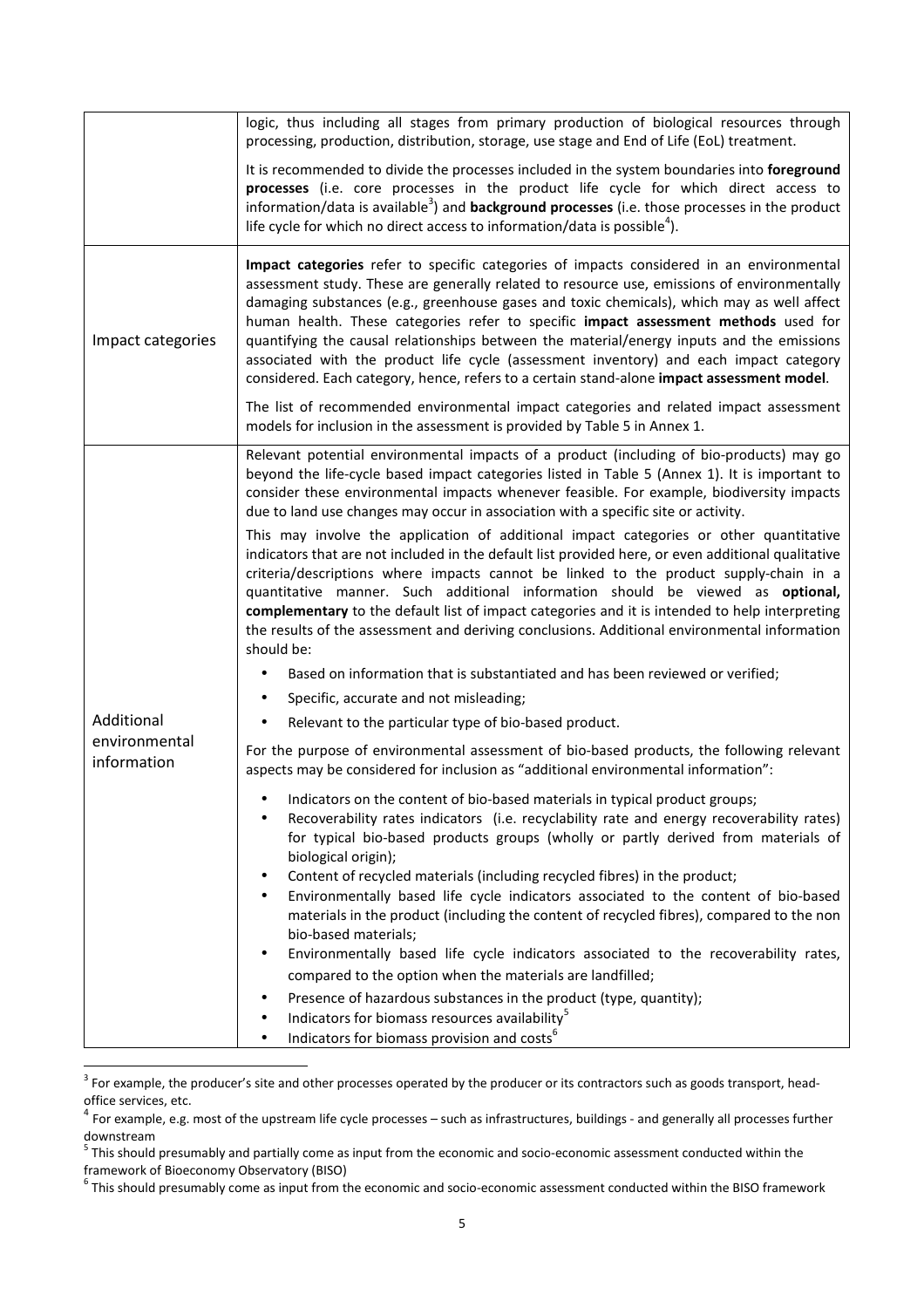|                                | Indicators for biomass demand <sup>7</sup><br>$\bullet$<br>Indicators for the proportion of biomass issue from organic agriculture and / or<br>$\bullet$<br>processed via certified organic processors.<br>These aspects are presented and elaborated in Annex 1                                                                                                                                                                                                                                                                                                                                                                                   |  |
|--------------------------------|----------------------------------------------------------------------------------------------------------------------------------------------------------------------------------------------------------------------------------------------------------------------------------------------------------------------------------------------------------------------------------------------------------------------------------------------------------------------------------------------------------------------------------------------------------------------------------------------------------------------------------------------------|--|
|                                | Several limitations to carrying out the analysis may arise and therefore assumptions need to<br>be made. All assumptions should be justified and transparently documented. For instance,<br>accessible site-specific data typically do not cover in full the need of data to conduct the<br>assessment, thus generic, site-unspecific data (not representing the reality of the product<br>analysed) may need to be identified and adapted for better representation before they can be<br>used in the assessment.                                                                                                                                 |  |
| Assumptions and<br>limitations | Examples:<br>In a bio-based product system such as "production of wooden table", several types of<br>chemicals are used, but for some of these chemicals not all the necessary information<br>is known/accessible (e.g. amount used, concentrations). Other comparable bio-based<br>product systems are thus looked at to extrapolate the missing information.<br>In a bio-based product system such as "production of compost from biodegradable<br>$\bullet$<br>waste", no information is available / accessible on the type of chemical fertilizer that<br>the compost will replace. This may be approached in a conservative way by neglecting |  |
|                                | the benefits arising from the replacement of the chemical fertilizer, or by accounting<br>for these benefits making an assumption on the type of chemical compost that would<br>likely be replaced.                                                                                                                                                                                                                                                                                                                                                                                                                                                |  |

#### **2.4 Phase 3: Development of the assessment inventory**

#### *2.4.1 Overview*

l

An inventory of all material / energy resource inputs / outputs and emissions into air, water and soil for the product supply chain has to be compiled as a basis for evaluating the environmental performance. Ideally, the model of the product supply chain should be constructed using product-specific data (i.e. modelling the exact life cycle depicting the supply chain, use, and end-of-life stages as appropriate). In practice and as a general rule, directly collected and facility-specific inventory data should be used wherever possible. For processes where the company does not have direct access to specific data (i.e. background processes), generic data<sup>8</sup> will typically be used.

All resource use and emissions associated with the life-cycle stages included in the defined system boundaries should be considered in the assessment inventory. In particular, the elements described in the next subchapter should be taken into account to populate the assessment inventory (Table 3).

#### *2.4.2 Compiling the assessment inventory*

 $^7$  This should presumably come as input from the economic and socio-economic assessment conducted within the BISO framework

 $^8$  Generic data refers to data that is not directly collected, measured, or estimated, but rather sourced from a third-party life cycle inventory database or other source.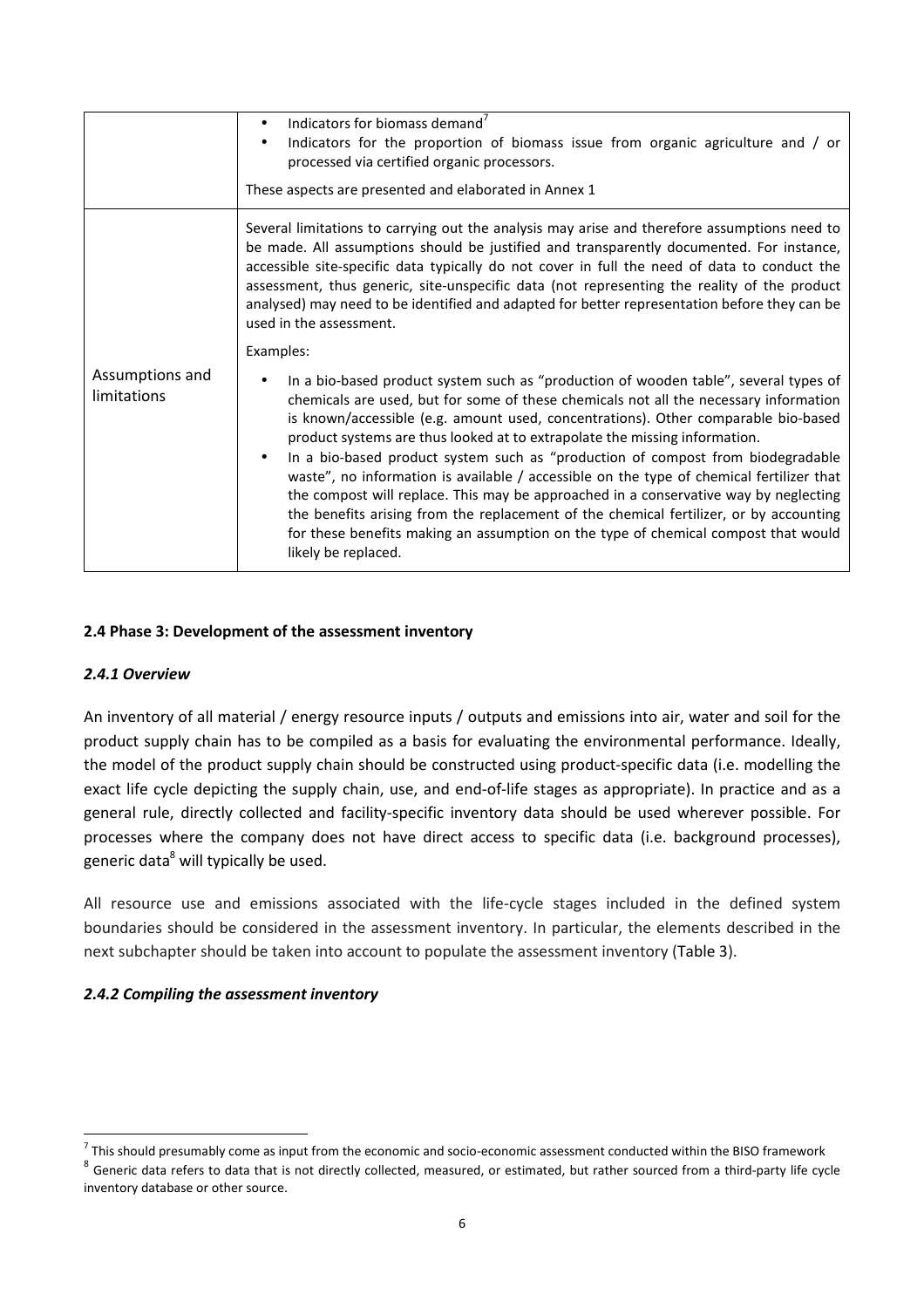## **Table 3: Key aspects for consideration in the compilation of the assessment inventory**

| <b>Aspect of scope</b><br>definition               | Definition / Specifications / Examples                                                                                                                                                                                                                                                                                                                                                                                                                                                                          |  |  |
|----------------------------------------------------|-----------------------------------------------------------------------------------------------------------------------------------------------------------------------------------------------------------------------------------------------------------------------------------------------------------------------------------------------------------------------------------------------------------------------------------------------------------------------------------------------------------------|--|--|
|                                                    | The raw material acquisition and pre-processing stage starts when resources are extracted<br>from nature and ends when the product components enter (through the gate of) the<br>product's production facility. Processes that may occur in this stage include e.g.:                                                                                                                                                                                                                                            |  |  |
| Raw material<br>acquisition and pre-<br>processing | Mining and extraction of resources;<br>Pre-processing of all material inputs to the studied product system;<br>Conversion of recycled material;<br>$\bullet$<br>Photosynthesis for the biogenic fraction of the bio-based product;<br>٠<br>Cultivation and harvesting of trees or crops;<br>٠<br>Transportation within and between extraction and pre-processing facilities, and to<br>the production facility.                                                                                                 |  |  |
| Capital goods                                      | Examples of capital goods that should be included (if applicable) are:<br>Machinery used in production processes;<br>Buildings;<br>Office equipment;<br>Transport vehicles;<br>Transportation infrastructure.                                                                                                                                                                                                                                                                                                   |  |  |
|                                                    | Linear depreciation should be used for capital goods. The expected service life of the capital<br>goods should be taken into account (and not the time to evolve to an economic book value of<br>$"0"$ ).                                                                                                                                                                                                                                                                                                       |  |  |
| Production,<br>distribution and<br>storage         | Products are distributed to users and may be stored at various points along the supply chain.<br>Examples of processes related to distribution and storage that should be included (if<br>applicable) are:<br>Energy inputs for warehouse lighting and heating;<br>Use of refrigerants in warehouses and transport vehicles;<br>$\bullet$                                                                                                                                                                       |  |  |
| Use stage                                          | Fuel use by vehicles.<br>The use stage begins when the consumer or end user takes possession of the product and<br>ends when the used product is discarded for transport to a recycling or waste treatment<br>facility. Examples of use-stage processes that should be included (if applicable) are:<br>Use/consumption<br>patterns,<br>location,<br>time<br>(day/night,<br>summer/winter,<br>$\bullet$<br>week/weekend), and assumed use stage lifespan of products;<br>Transportation to the location of use; |  |  |
|                                                    | Refrigeration at the location of use;<br>Preparation for use (e.g. microwaving);<br>Resource consumption during use (e.g. energy consumption for microwaving, water<br>use, etc.);<br>Repair and maintenance of the product during the use stage.                                                                                                                                                                                                                                                               |  |  |
| Logistics                                          | Transport parameters that should be taken into account are:<br>Transport type: The type of transport, e.g. by land (truck, rail, pipe), by water (boat,<br>ferry, barge), or air (airplane), should be taken into account;<br>Vehicle type and fuel consumption: The type of vehicle should be taken into account<br>$\bullet$<br>by transport type, as well as the fuel consumption when fully loaded and empty. An<br>adjustment should be applied to the consumption of a fully-loaded vehicle according     |  |  |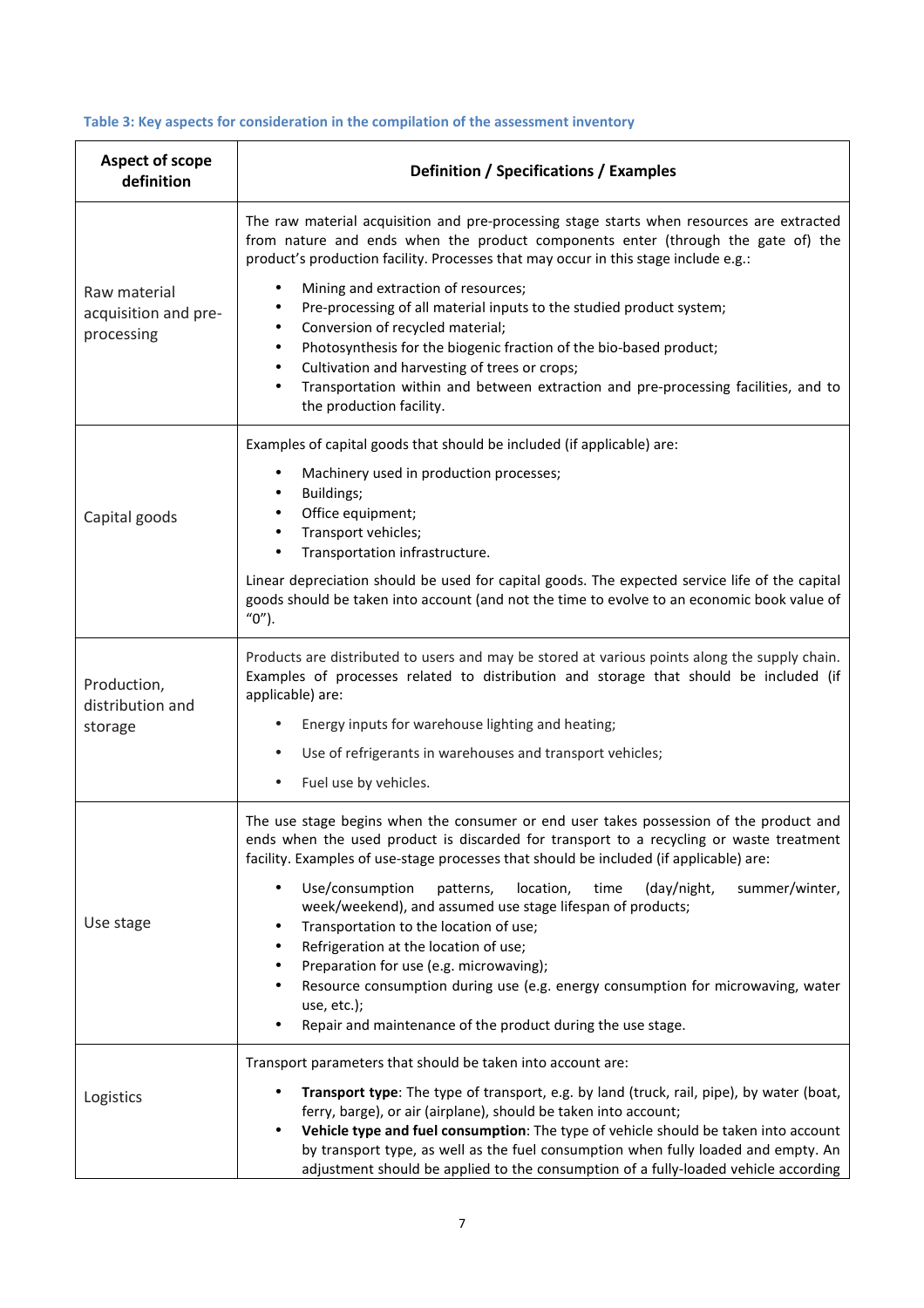|                                                  | to loading rate <sup>9</sup> ;<br>Number of empty returns (when applicable), i.e. the ratio of the distance travelled<br>to collect the next load after unloading the product to the distance travelled to<br>transport the product;<br>Transport distance;<br>Fuel production.<br>$\bullet$<br>Additional transport parameters that should be taken into account (if relevant) are: transport<br>infrastructure, additional resources and tools such as cranes and transporters, allocation for<br>personal transport based on time or distance, allocation for staff business travel based on<br>time, distance or economic value.                                                                                                                                                                                                           |
|--------------------------------------------------|------------------------------------------------------------------------------------------------------------------------------------------------------------------------------------------------------------------------------------------------------------------------------------------------------------------------------------------------------------------------------------------------------------------------------------------------------------------------------------------------------------------------------------------------------------------------------------------------------------------------------------------------------------------------------------------------------------------------------------------------------------------------------------------------------------------------------------------------|
|                                                  | The EoL stage begins when the used product is discarded by the user and ends when the<br>product is returned to nature as a waste product or enters another product's life cycle (i.e. as<br>a recycled input). Examples of EoL processes that (if applicable) should be included in the<br>assessment are:                                                                                                                                                                                                                                                                                                                                                                                                                                                                                                                                    |
| End of Life (EoL)                                | Collection and transport of end-of-life products and packages;<br>٠<br>Dismantling of components;<br>٠<br>Shredding and sorting;<br>Conversion into recycled material;<br>Biological treatment, e.g. composting and anaerobic digestion;<br>Littering;<br>Incineration and disposal of bottom ash;<br>Landfilling and landfill operation and maintenance;<br>Transport required to all EoL treatment facilities.                                                                                                                                                                                                                                                                                                                                                                                                                               |
|                                                  | A comprehensive source of technical information about management of biodegradable waste<br>and methodological specification on life-cycle modelling is provided by the JRC technical<br>report "Supporting environmentally sound decisions for bio-waste management - A practical<br>guide to Life Cycle Thinking (LCT) and Life Cycle Assessment (LCA)" (EC, 2010).<br>Life cycle inventories for these EoL processes have to be typical of the bio-product groups and<br>of the materials contained in them.                                                                                                                                                                                                                                                                                                                                 |
| Accounting for<br>electricity use                | For electricity from the grid consumed upstream or within the defined assessment boundary,<br>supplier-specific data should be used if available. If these are not available, country-specific<br>consumption-mix data should be used of the country in which the life cycle stages occur. For<br>electricity consumed during the use stage of products, the energy mix should reflect ratios of<br>sales between countries or regions. Where such data are not available, the average EU<br>consumption mix, or otherwise the most representative mix, should be used.                                                                                                                                                                                                                                                                        |
| Accounting for<br>renewable energy<br>generation | Within the assessed system boundary, energy may be produced from renewable sources. If<br>renewable energy is produced in excess of the amount consumed within the defined system<br>boundary and it is provided to, for example, the electricity grid, this should be credited to the<br>product assessed provided that the credit has not already been taken into account in other<br>schemes. Credits associated with renewable energy generated by the system boundary<br>should be calculated with respect to the corrected (i.e. by subtracting the externally provided<br>amount of renewable energy) average, country-level consumption mix of the country to<br>which the energy is provided. Where such data is not available, the corrected average EU<br>consumption mix, or otherwise the most representative mix should be used. |
| Accounting for<br>removals and<br>emissions of   | Carbon can be removed from the atmosphere due to the growth of trees (characterisation<br>factor <sup>10</sup> of -1 CO <sub>2</sub> eq. for the category Climate Change), while it is released during the burning<br>of wood (characterisation factor of $+1$ CO <sub>2</sub> eq. for the category Climate Change).                                                                                                                                                                                                                                                                                                                                                                                                                                                                                                                           |

get of the loading rate is the ratio of actual load to the full load or capacity (e.g. mass or volume) that a vehicle carries per trip.<br><sup>9</sup> The loading rate is the ratio of actual load to the full load or capacity (e.g. ma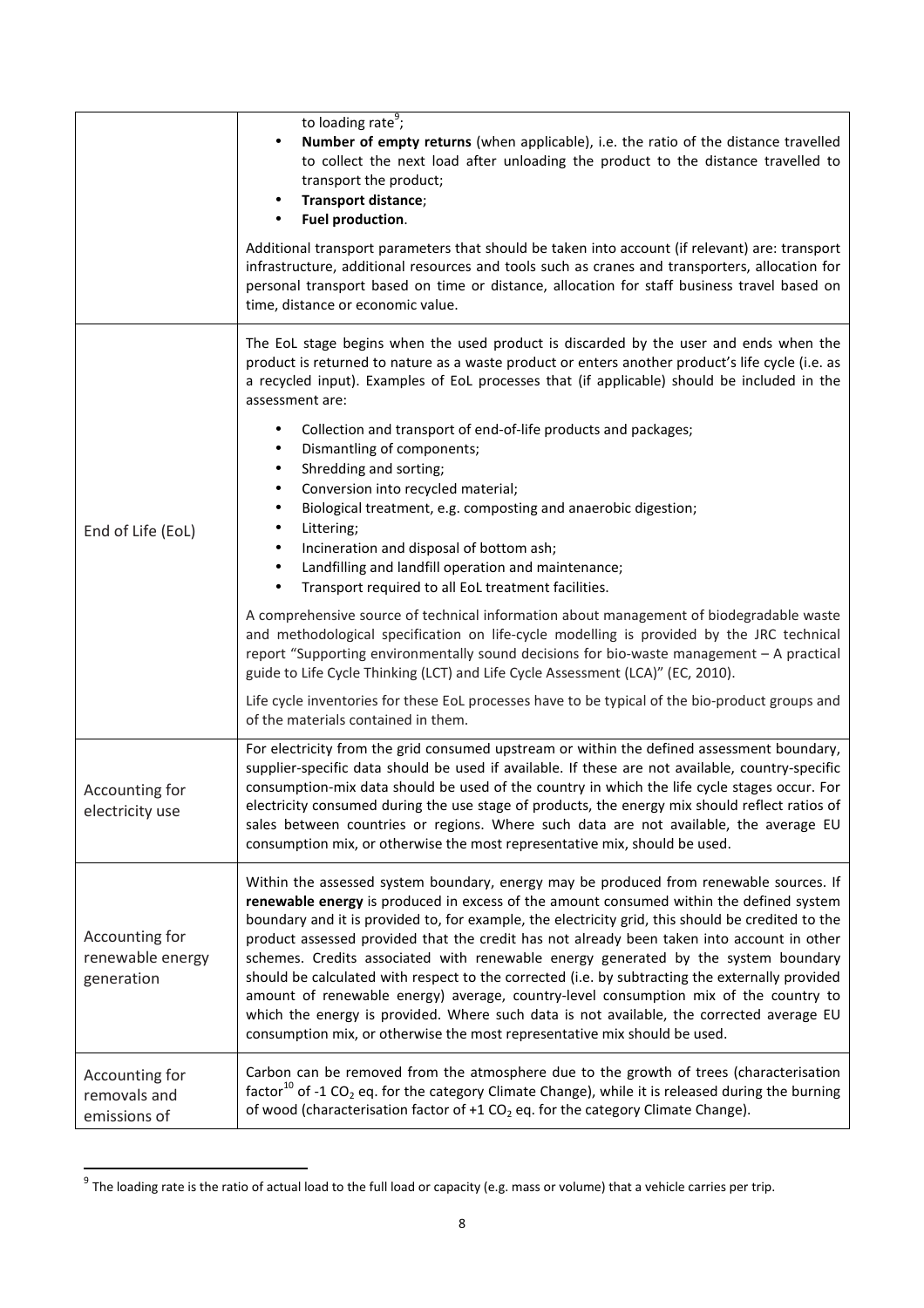| biogenic carbon                                                        | Removals and emissions of biogenic carbon sources should be kept separated when compiling<br>the assessment inventory $^{11}$ .                                                                                                                       |
|------------------------------------------------------------------------|-------------------------------------------------------------------------------------------------------------------------------------------------------------------------------------------------------------------------------------------------------|
| Accounting for<br>temporary carbon<br>storage and delayed<br>emissions | Credits associated with temporary (carbon) storage or delayed emissions should not be<br>considered in the calculation of the default impact categories. However, if relevant, these<br>should be included as "additional environmental information". |

## *2.4.3 Data quality evaluation*

In order to obtain reliable results from the environmental assessment it is essential to use high quality data. For this purpose, it is important to evaluate the quality of the data collected in order to verify whether these provide for a robust assessment or whether better data should be identified. In order to evaluate data quality, the following criteria should be considered:

- **Technological representativeness (TeR)**: i.e. the degree to which the dataset reflects the true population of interest regarding technology, including the background datasets, if any;
- **Geographical representativeness (GR)**: i.e. the degree to which the dataset reflects the true population of interest regarding geography, including the background datasets, if any;
- **Time-related representativeness (TiR)**: i.e. the degree to which the dataset reflects the true population of interest regarding technology, including the background datasets, if any;
- **Completeness (C)**: to be judged with respect to the coverage for each impact category and in comparison to a hypothetical ideal data quality;
- **Parameter uncertainty (P)**: qualitative expert judgement or relative standard deviation as percentage if a Monte Carlo simulation is used;
- **Methodological Appropriateness and Consistency (M)**: the applied inventory methods and methodological choices (e.g. allocation, substitution, etc.) are in line with the goal and scope of the dataset, especially its intended applications as support to decisions. The methods have also been consistently applied across all data.

#### *2.4.4 Data collection*

 $\overline{a}$ 

Specific data are those data (directly measured or collected) that are representative of activities at a specific facility or set of facilities. Specific data can be collected, measured or calculated using activity data<sup>12</sup> and related emission factors.

Generic data refer to data that are not based on direct measurements or calculation of the respective processes in the system. Generic data can be either sector-specific, i.e. specific to the sector being considered for the environmental assessment, or multi-sector. Examples of generic data include: data from

 $10$  A characterisation factor is a factor derived from a characterisation model which is applied to convert each inventory flow to the common unit of the impact category indicator (based on ISO 14040:2006).

 $11$  A separate inventory of emissions/removals of biogenic carbon sources implies that the following characterisation factors should be assigned for the environmental footprint impact category Climate Change: "-1" for removals of biogenic carbon dioxide; "+1" for emissions of biogenic carbon dioxide; "+25" for methane emissions.

<sup>&</sup>lt;sup>12</sup> Activity data are data that are specific to the process being considered, as opposed to generic data.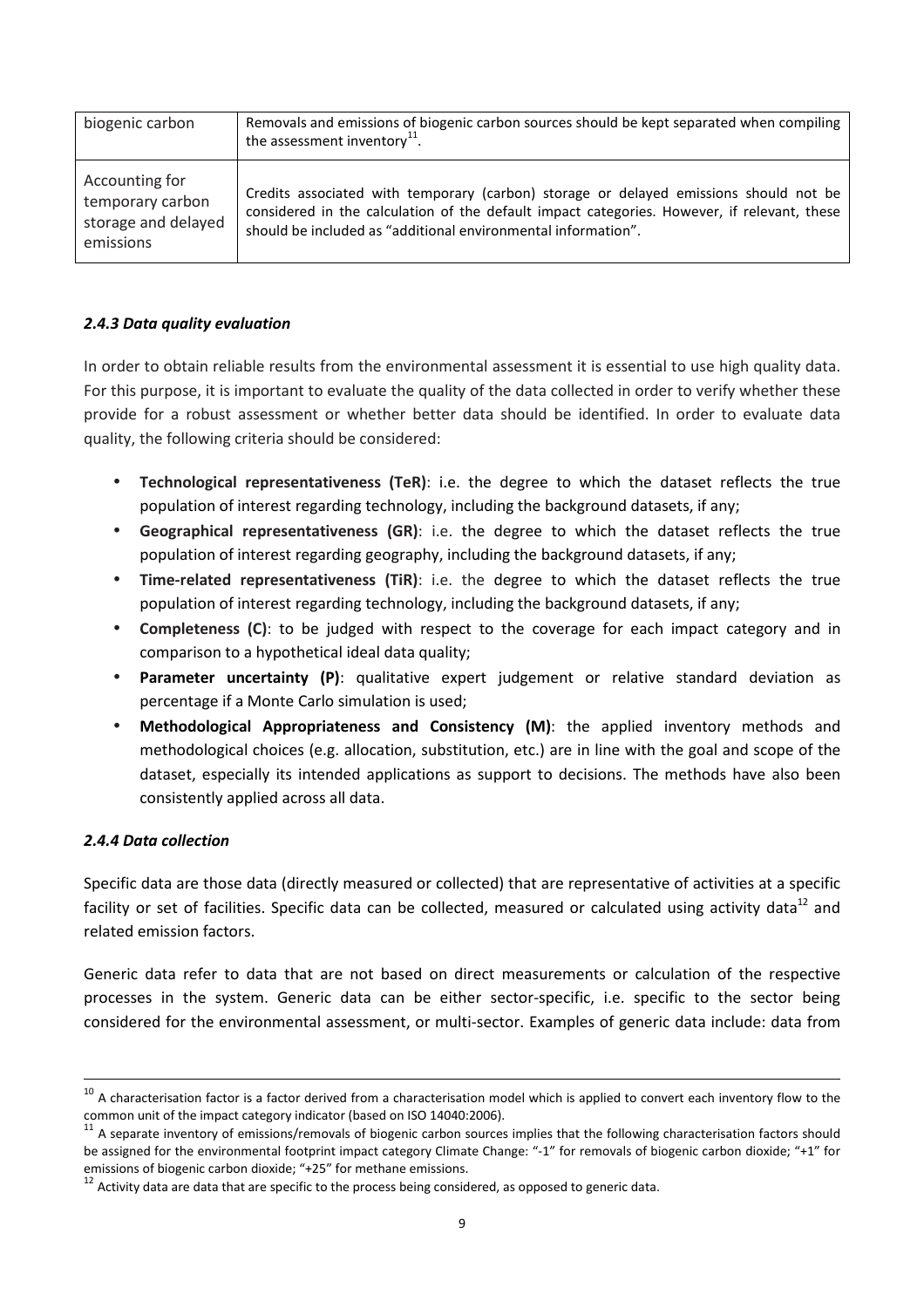literature or scientific papers; industry-average life-cycle data from life-cycle-inventory databases, industry association reports, government statistics, etc.

The data should include all known inputs and outputs for the processes. Inputs are (for example) use of energy, water, materials, etc. Outputs are the products, co-products<sup>13</sup> and emissions. Emissions can be subsequently divided into four categories: emissions to air, to water, to soil, and emissions as solid waste.

Specific data should be obtained for all foreground processes and for background processes, where appropriate. However, if generic data are more representative or appropriate than specific data for foreground processes (to be justified and reported), generic data should also be used for the foreground processes. Generic data should be used only for processes in the background system (unless they are more representative or appropriate than specific data for foreground processes). When available, sector-specific generic data should be used instead of multi-sector generic data.

## **2.5 Phase 4: Development of the impact assessment**

## *2.5.1 Overview*

 $\overline{a}$ 

Once the assessment inventory has been compiled, the impact assessment should be undertaken to calculate the environmental performance of the bio-based product, using the selected impact categories and models (Table 5, Annex 1). The impact assessment phase does not have the objective to predict whether at any specific location and at any specific time thresholds are exceeded and actual impacts occur. In contrast, it describes the existing pressures on the environment, resource consumption and human health. The impact assessment phase includes two mandatory steps – classification and characterisation, and two optional steps – normalisation and weighting.

## *2.5.1 Mandatory steps: classification and characterisation*

**Classification** requires assigning the material/energy inputs and outputs included in the assessment inventory to the relevant impact categories. For example, during the classification phase, all inputs/outputs that result in greenhouse gas emissions are assigned to the Climate Change category. Similarly, those that result in emissions of ozone-depleting substances are classified accordingly to the Ozone Depletion category. In some cases, an input/output may contribute to more than one impact category. For example, chlorofluorocarbons (CFCs) contribute to both Climate Change and Ozone Depletion.

**Characterisation** refers to the calculation of the magnitude of the contribution of each classified input/output to their respective impact categories, and aggregation of the contributions within each category. This is carried out by multiplying the values in the assessment inventory by the relevant characterisation factor for each impact category. The characterisation factors (CFs) are substance- or resource- specific. They represent the impact intensity of a substance relative to a common reference substance for a given impact category. For example, in the case of calculating climate change impacts, all greenhouse gas emissions inventoried are weighted in terms of their impact intensity relative to carbon dioxide, which is the reference substance for this category. This allows for the aggregation of impact

<sup>13</sup> Co-product – any of two or more products coming from the same unit process or product system (ISO 14040:2006)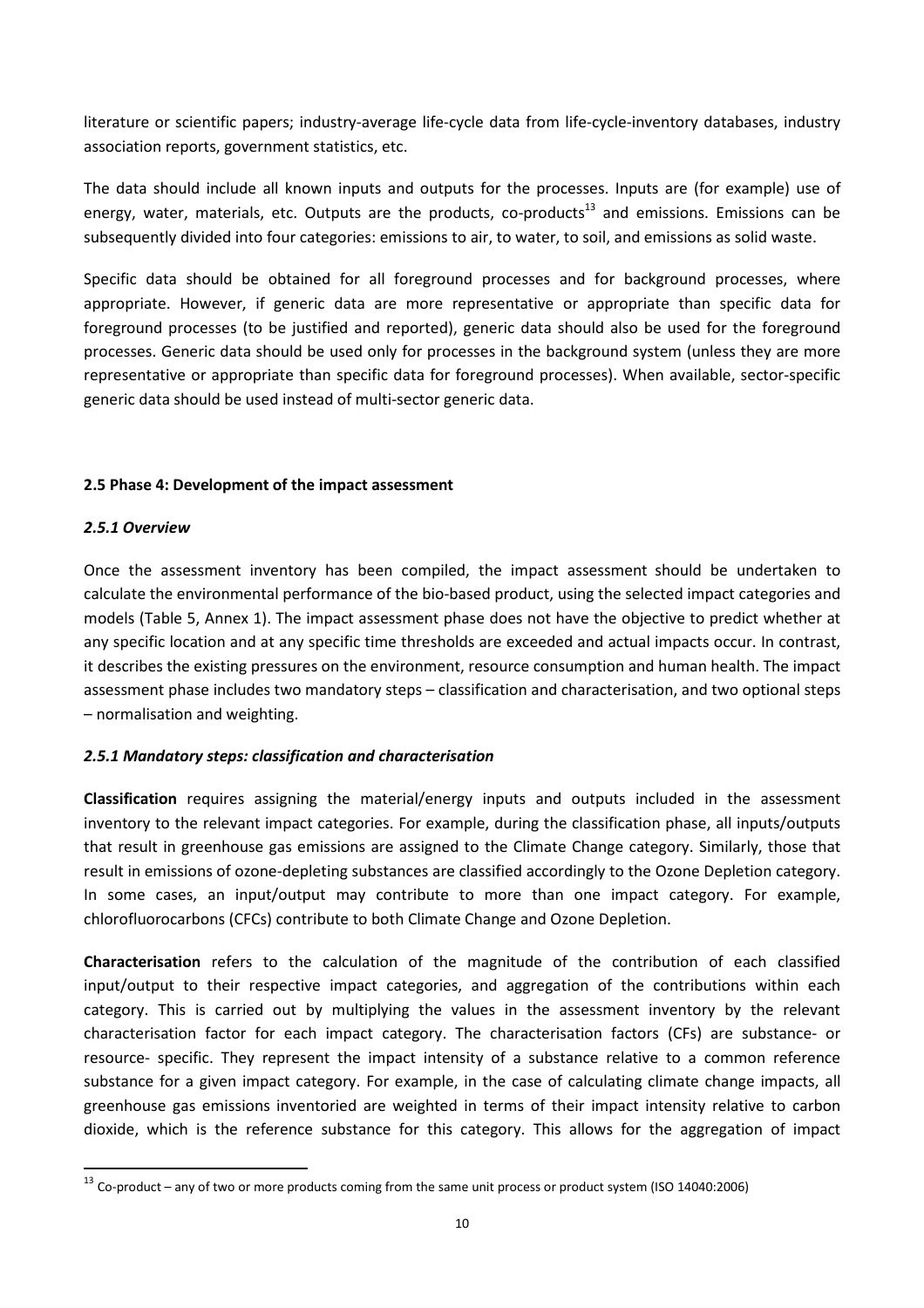potentials and expression in terms of a single equivalent substance (in this case  $-$  CO<sub>2</sub> equivalents) for each impact category. For example, the CF expressed as global warming potential for methane equals 25 CO<sub>2</sub> – equivalents and its impact on global warming is thus 25 times higher than that of  $CO<sub>2</sub>$  (i.e. CF of 1 CO<sub>2</sub>equivalent).

## *2.5.2 Optional steps: normalisation and weighting*

Following the two mandatory steps of classification and characterisation, the impact assessment phase may be complemented with normalisation and weighting.

**Normalisation** is a recommended step, where the impact assessment results are multiplied by normalisation factors (NFs). This is done in order to calculate and compare the magnitude of their contributions to the impact categories relative to a reference unit (typically the pressure related to that category caused by the emissions over one year of a whole country or an average citizen). As a result, dimensionless normalised results are obtained. They reflect the burdens attributable to a product relative to the reference unit, such as per capita for a given year and region. This allows the relevance of the contributions, made by individual processes, to be compared to the reference unit of the considered impact categories. For example, impact assessment results may be compared to the same impact assessment results for a given region such as the EU-28 and on a per person basis. In that case they would reflect person-equivalents relative to the emissions associated with the EU-27. Normalised impact assessment results do not, however, indicate the severity or relevance of the respective impacts.

**Weighting** is not an optional step that may support the interpretation and communication of the results of the analysis. At this step, impact assessment results (normalised results, for example) are multiplied by a set of weighting factors that reflect the perceived relative importance of the considered impact categories. Weighted impact assessment results can then be compared to judge their relative importance. They can also be aggregated across impact categories to obtain several cumulative values or a single overall impact indicator. Weighting requires making value judgements as to the respective importance of the considered impact categories. These judgements may be based on expert opinion, cultural / political viewpoints or economic considerations.<sup>14</sup>

#### **2.6 Phase 5: Interpretation and reporting the results of the assessment**

#### *2.6.1 Interpretation of environmental assessment results*

l

Interpretation of the results of an environmental assessment study serves two purposes:

The first is to ensure that the performance of the assessment exercise corresponds to the goals and scope of the study. In this sense, the interpretation phase may inform iterative improvements of the assessment until all goals and scopes are met or covered respectively;

<sup>&</sup>lt;sup>14</sup> For more information on existing weighting approaches in Life Cycle Impact Assessment, please refer to the reports developed by the JRC and CML entitled "Background review of existing weighting approaches in LCIA" and "Evaluation of weighting methods for measuring the EU-27 overall environmental impact". These are available online at http://lct.jrc.ec.europa.eu/assessment/publications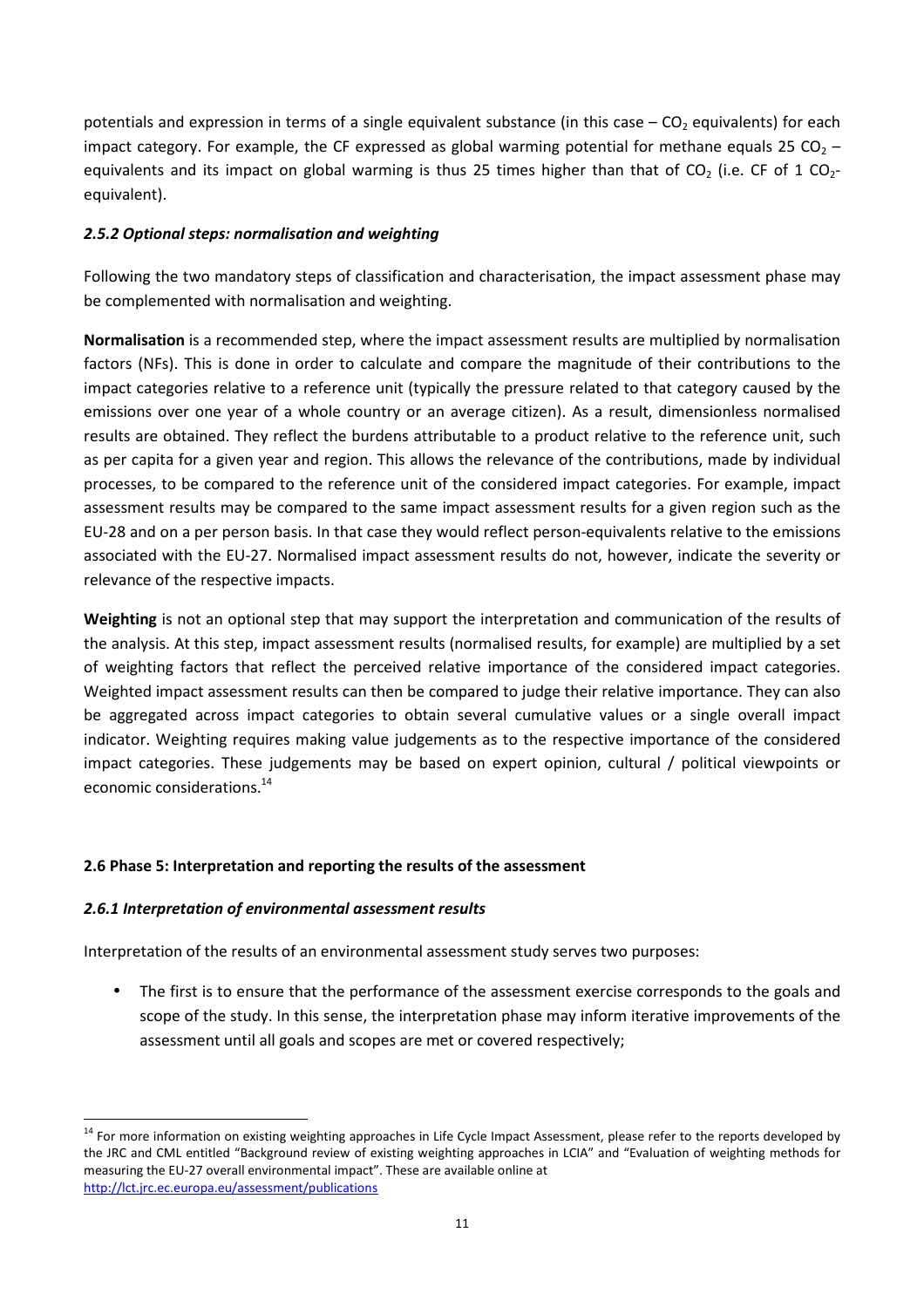• The second purpose is to derive robust conclusions and recommendations from the analysis, for example in support of environmental improvements.

To meet these objectives, the interpretation phase should include four key steps: (1) evaluation of robustness, (2) identification of hotspots, (3) estimation of uncertainty, and (4) formulation of conclusions and recommendations (Table 4).

| <b>Step</b>                      | Definition / Specifications / Examples                                                                                                                                                                                                                                                                                                                                                                                                                                                                                                                                                                                                                                                                                                                                                                                                                                                                                                                                                                                                                                                                                                                                                                                                                     |  |  |
|----------------------------------|------------------------------------------------------------------------------------------------------------------------------------------------------------------------------------------------------------------------------------------------------------------------------------------------------------------------------------------------------------------------------------------------------------------------------------------------------------------------------------------------------------------------------------------------------------------------------------------------------------------------------------------------------------------------------------------------------------------------------------------------------------------------------------------------------------------------------------------------------------------------------------------------------------------------------------------------------------------------------------------------------------------------------------------------------------------------------------------------------------------------------------------------------------------------------------------------------------------------------------------------------------|--|--|
|                                  | The robustness of the environmental assessment can be evaluated by assessing the<br>extent to which methodological choices made for e.g. system boundaries, data sources,<br>and coverage of the impact categories, influence the analytical outcomes. Tools that<br>can be used for this purpose include:                                                                                                                                                                                                                                                                                                                                                                                                                                                                                                                                                                                                                                                                                                                                                                                                                                                                                                                                                 |  |  |
| <b>Evaluation of robustness</b>  | <b>Completeness check:</b> evaluates the extent to which the assessment inventory<br>is complete relative to the defined goals, scope and system boundaries. This<br>includes completeness of process coverage (i.e. all processes at each supply-<br>chain stage considered have been included) and input/output coverage (i.e. all<br>material or energy inputs and emissions associated with each process have<br>been included).                                                                                                                                                                                                                                                                                                                                                                                                                                                                                                                                                                                                                                                                                                                                                                                                                       |  |  |
|                                  | Sensitivity checks: assesses the extent to which the results are determined by<br>specific methodological choices and the impact of implementing alternative<br>choices where these are identifiable.                                                                                                                                                                                                                                                                                                                                                                                                                                                                                                                                                                                                                                                                                                                                                                                                                                                                                                                                                                                                                                                      |  |  |
|                                  | Consistency check: assesses the extent to which assumptions, methods, and<br>$\bullet$<br>data quality considerations have been applied consistently throughout the<br>environmental assessment.                                                                                                                                                                                                                                                                                                                                                                                                                                                                                                                                                                                                                                                                                                                                                                                                                                                                                                                                                                                                                                                           |  |  |
| Identification of hotspots       | Once it has been ensured that the environmental assessment is robust and conforms to<br>all aspects defined in the goal and scope definition phases, the next step is to identify<br>the main contributing elements to the calculated results. This step may also be referred<br>to as "hotspot" or "weak point" analysis. Contributing elements may be specific life-<br>cycle stages, processes or individual material/energy inputs/outputs associated with a<br>given stage or process of the bio-based product supply chain. These are identified by<br>systematically reviewing the calculated results. Such analyses provide the necessary<br>basis to identify improvement potentials associated with specific management<br>interventions.                                                                                                                                                                                                                                                                                                                                                                                                                                                                                                        |  |  |
| <b>Estimation of uncertainty</b> | Estimating the uncertainties of the final assessment results supports iterative<br>improvement of the studies. It also helps the target audience to assess the robustness<br>and applicability of the assessment results. There are two key sources of uncertainty in<br>environmental assessment studies:<br>Stochastic uncertainties for assessment inventory. Stochastic uncertainties (both<br>parameter and model) refer to statistical descriptions of variance around a<br>mean/average. For normally distributed data, this variance is typically described<br>in terms of an average and standard deviation. Assessment results that are<br>calculated using average data (i.e. the mean of multiple data points for a given<br>process) do not reflect the uncertainty associated with such variance. However,<br>uncertainty may be estimated and communicated using appropriate statistical<br>tools.<br><b>Choice-related uncertainties.</b> Choice-related uncertainties arise from the<br>$\bullet$<br>methodological choices including modelling principles, system boundaries, choice<br>of impact assessment methods and other assumptions related to time,<br>technology, geography, etc. These are not readily amenable to statistical |  |  |

#### **Table 4: Key steps of the interpretation phase**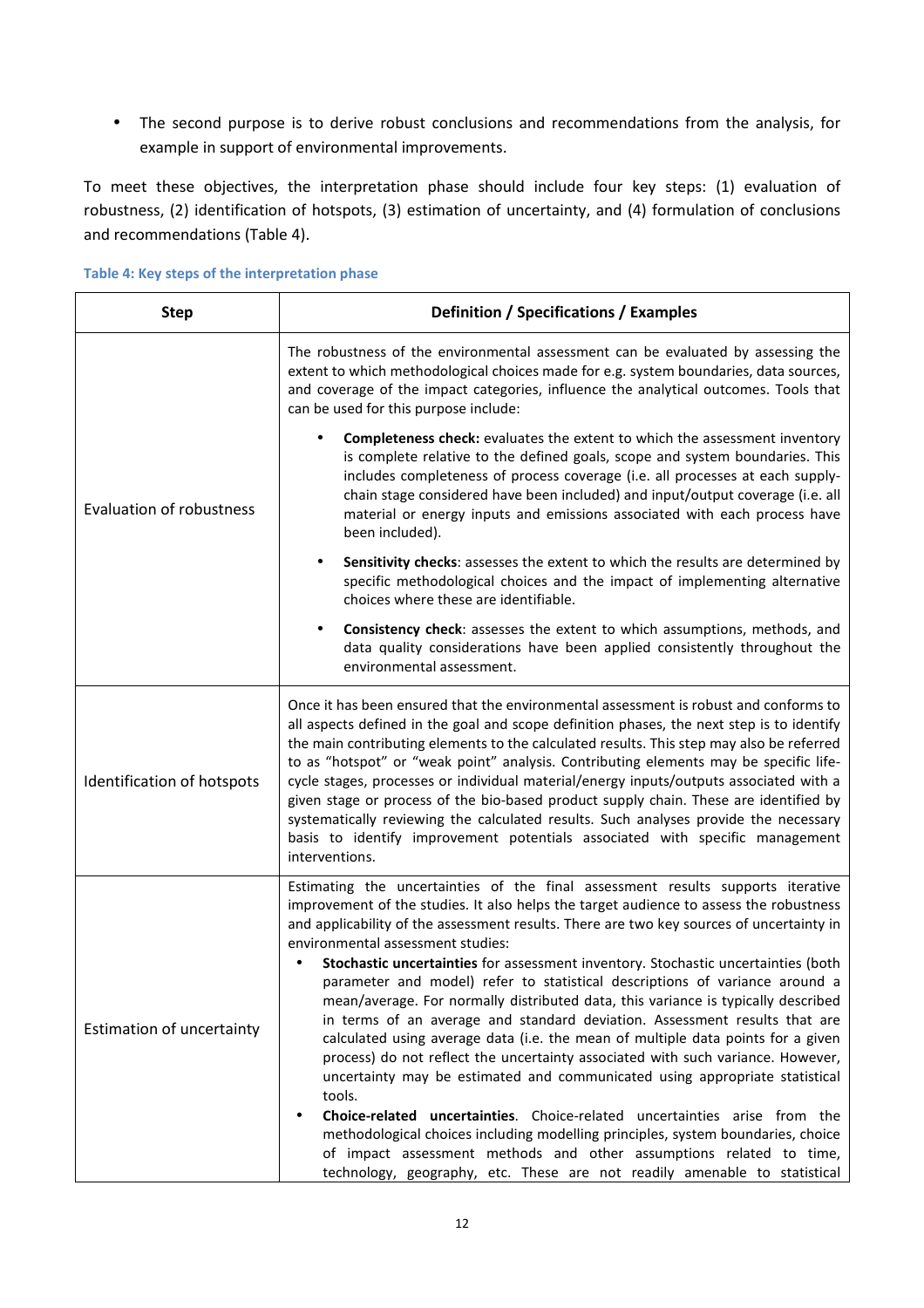|                                                      | description, but rather can only be characterised via scenario model assessments<br>(e.g. modelling worst- and best-case scenarios for significant processes) and<br>sensitivity analyses.                                                                                                                                                                                                                                                                                                                                                                                                                               |
|------------------------------------------------------|--------------------------------------------------------------------------------------------------------------------------------------------------------------------------------------------------------------------------------------------------------------------------------------------------------------------------------------------------------------------------------------------------------------------------------------------------------------------------------------------------------------------------------------------------------------------------------------------------------------------------|
| Formulation of<br>conclusions and<br>recommendations | The final aspect of the interpretation phase is to draw conclusions based on the<br>analytical results, answer the questions posed at the outset of the assessment study<br>and advance recommendations that are appropriate to the intended audience and<br>context whilst explicitly taking into account any limitations to the robustness and<br>applicability of the results.<br>Potential improvements should be identified such as cleaner technology techniques,<br>changes in product design, environmental management systems [e.g. Eco-<br>Management and Audit Scheme (EMAS)] or other systematic approaches. |

## *2.6.2 Summary of results from the environmental assessment*

A summary of the environmental assessment should be developed in order to provide a relevant, comprehensive, consistent, accurate and transparent account of the study and of the calculated environmental impacts associated with the bio-based product. It reflects the best possible information in such a way as to maximise its usefulness for the intended current and future users, whilst honestly and transparently communicating limitations. The environmental assessment summary should consist of the following elements:

- Key elements of the goal and scope of the study with relevant limitations and assumptions;
- A description of the system boundary;
- The main results from the assessment inventory;
- Relevant statements about data quality, assumptions and value judgements;
- The main results from the impact assessment;
- A description of what has been achieved by the study, any recommendations made and conclusions drawn;
- Overall appreciation of the uncertainties of the results.

## **2.7 Phase 6: Critical review of the assessment**

Critical review is essential to ensure the reliability of the results from the environmental assessment and to improve the quality of its conclusions and recommendations. In particular, the critical review should ensure that:

- The methods used to carry out the assessment are scientifically and technically valid;
- The data used are appropriate, reasonable and of sufficient quality;
- The interpretation of results reflects the limitations identified;
- The study report is transparent, accurate and consistent.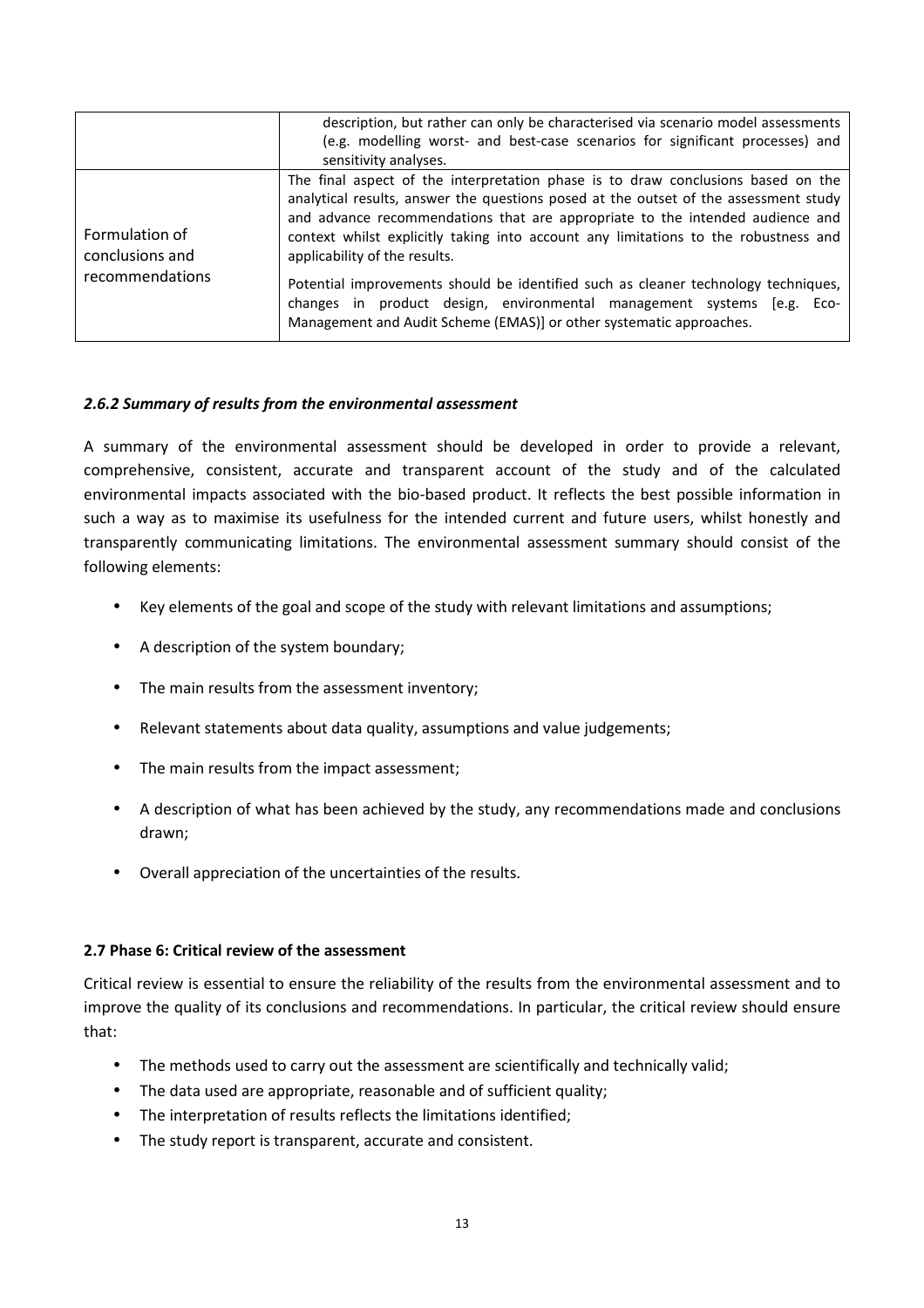#### **References**

- Dreicer M., Tort V. and Manen P. (1995): ExternE, Externalities of Energy, Vol. 5 Nuclear, Centre d'étude sur l'Evaluation de la Protection dans le domaine nucléaire (CEPN), edited by the European Commission DGXII, Science, Research and development JOULE, Luxembourg.
- European Commission (2010). JRC Technical Report Supporting environmentally sound decisions for bio-waste management – A practical guide to Life Cycle Thinking (LCT) and Life Cycle Assessment (LCA). ISBN 978-92-79- 21019-8 (PDF), doi: 10.2788/53942. Luxembourg: Publications Office of the European Union. Available online at http://lct.jrc.ec.europa.eu/assessment/publications.
- European Commission (2013a). RECOMMENDATION (2013/179/EU) on the use of common methods to measure and communicate the life cycle environmental performance of products and organisations, Annex II (Product Environmental Footprint (PEF) Guide).
- European Commission (2013b). RECOMMENDATION (2013/179/EU) on the use of common methods to measure and communicate the life cycle environmental performance of products and organisations, Annex III (Organisational Environmental Footprint (OEF) Guide).
- Frischknecht R., Steiner R. and Jungbluth N. (2008): The Ecological Scarcity Method Eco-Factors 2006. A method for impact assessment in LCA. Environmental studies no. 0906. Federal Office for the Environment (FOEN), Bern. 188 pp.
- Intergovernmental Panel on Climate Change (IPCC) (2007): IPCC Climate Change Fourth Assessment Report: Climate Change 2007. http://www.ipcc.ch/ipccreports/assessments-reports.htm
- ISO 14040:2006 (2006b). International Standard Environmental management Life cycle assessment Principles and framework. International Organization for Standardization. Geneva, Switzerland.
- Milà i Canals L., Romanyà J. and Cowell S.J. (2007): Method for assessing impacts on life support functions (LSF) related to the use of 'fertile land' in Life Cycle Assessment (LCA). *Journal of Cleaner Production* 15: 1426-1440.
- Rosenbaum R.K., Bachmann T.M., Gold L.S., Huijbregts M.A.J., Jolliet O., Juraske R., Köhler A., Larsen H.F., MacLeod M., Margni M., McKone T.E., Payet J., Schuhmacher M., van de Meent D. and Hauschild M.Z. (2008): USEtox - The UNEP-SETAC toxicity model: recommended characterisation factors for human toxicity and freshwater ecotoxicity in Life Cycle Impact Assessment. *International Journal of Life Cycle Assessment* 13(7): 532-546, 2008
- Seppälä J., Posch M., Johansson M. and Hettelingh J.P. (2006): Country-dependent Characterisation Factors for Acidification and Terrestrial Eutrophication Based on Accumulated Exceedance as an Impact Category Indicator. *International Journal of Life Cycle Assessment* 11(6): 403-416.
- Struijs J., Beusen A., van Jaarsveld H. and Huijbregts M.A.J. (2009): Aquatic Eutrophication. Chapter 6 in: Goedkoop M., Heijungs R., Huijbregts M.A.J., De Schryver A., Struijs J., Van Zelm R. (2009): ReCiPe 2008 - A life cycle impact assessment method which comprises harmonised category indicators at the midpoint and the endpoint level. Report I: Characterisation factors, first edition.
- Van Oers L., de Koning A., Guinee J.B. and Huppes G. (2002): Abiotic Resource Depletion in LCA. Road and Hydraulic Engineering Institute, Ministry of Transport and Water, Amsterdam.
- Van Zelm R., Huijbregts M.A.J., Den Hollander H.A., Van Jaarsveld H.A., Sauter F.J., Struijs J., Van Wijnen H.J. and Van de Meent D. (2008): European characterisation factors for human health damage of PM10 and ozone in life cycle impact assessment. *Atmospheric Environment* 42, 441-453.
- World Meteorological Organization (WMO) (1999): Scientific Assessment of Ozone Depletion: 1998. Global Ozone Research and Monitoring Project - Report No. 44, ISBN 92-807-1722-7, Geneva.
- Humbert, S., Margni, M., Charles, R., Torres Salazar, O.M., Quirós, A.L. Jolliet, O. (2007). Toxicity Assessment of the most used Pesticides in Costa Rica. Agriculture, Environment and Ecosystems, 118 (2007) 183–190.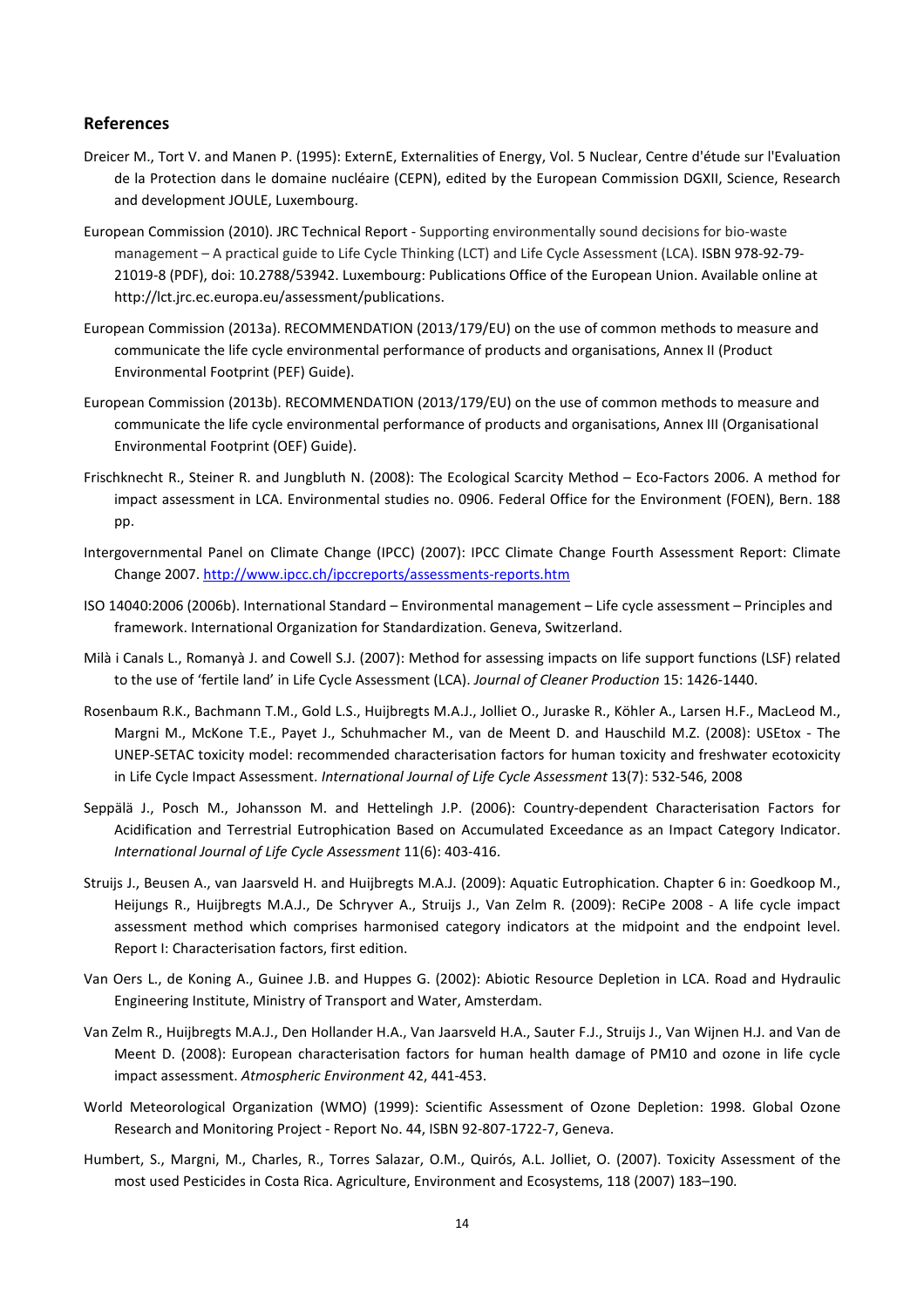## **ANNEX 1: METHODOLOGY FOR ENVIRONMENTAL SUSTAINABILITY ASSESSMENT OF BIO-BASED PRODUCTS – COMPLEMENTS**

This annex complements the methodology for environmental sustainability assessment and should be considered as an essential part of such methodology.

#### **A – Recommended List of Impact Categories, Impact Assessment Models and Indicators**

**Table 5: Default list of impact categories, models and indicators for inclusion in the environmental sustainability assessment**

| <b>Impact Category</b>                                                                                                                                                                                                                 | <b>Impact Assessment</b><br>Model                                                                                      | <b>Impact Category indicators</b>                       | <b>Source</b>                                         |
|----------------------------------------------------------------------------------------------------------------------------------------------------------------------------------------------------------------------------------------|------------------------------------------------------------------------------------------------------------------------|---------------------------------------------------------|-------------------------------------------------------|
| Climate Change                                                                                                                                                                                                                         | Bern model - Global<br>Warming Potentials (GWP)<br>over a 100 year time<br>horizon.                                    | kg CO <sub>2</sub> equivalent                           | Intergovernmental<br>Panel on Climate<br>Change, 2007 |
| Ozone Depletion                                                                                                                                                                                                                        | EDIP model based on the<br>ODPs of the World<br>Meteorological<br>Organization (WMO) over<br>an infinite time horizon. | kg CFC-11 equivalent                                    | WMO, 1999                                             |
| Ecotoxicity for aquatic<br>fresh water                                                                                                                                                                                                 | <b>USEtox model</b>                                                                                                    | CTUe (Comparative Toxic Unit for<br>ecosystems)         | Rosenbaum et al., 2008                                |
| Human Toxicity -<br>cancer effects                                                                                                                                                                                                     | <b>USEtox model</b>                                                                                                    | CTUh (Comparative Toxic Unit for<br>humans)             | Rosenbaum et al., 2008                                |
| Human Toxicity - non-<br>cancer effects                                                                                                                                                                                                | <b>USEtox model</b>                                                                                                    | CTUh (Comparative Toxic Unit for<br>humans)             | Rosenbaum et al., 2008                                |
| Particulate<br>Matter/Respiratory<br>Inorganics                                                                                                                                                                                        | RiskPoll model                                                                                                         | kg PM2.5 equivalent                                     | Humbert, 2007                                         |
| Ionising Radiation -<br>human health effects                                                                                                                                                                                           | Human Health effect<br>model                                                                                           | kg $U^{235}$ equivalent (to air)                        | Dreicer et al., 1995                                  |
| <b>Photochemical Ozone</b><br>Formation                                                                                                                                                                                                | LOTOS-EUROS model                                                                                                      | kg NMVOC equivalent                                     | Van Zelm et al., 2008 as<br>applied in ReCiPe         |
| Acidification                                                                                                                                                                                                                          | <b>Accumulated Exceedance</b><br>model                                                                                 | mol H+ eq                                               | Seppälä et al., 2006;                                 |
| Eutrophication-<br>terrestrial                                                                                                                                                                                                         | <b>Accumulated Exceedance</b><br>model                                                                                 | mol N eq                                                | Seppälä et al., 2006;                                 |
| Eutrophication-<br>aquatic                                                                                                                                                                                                             | <b>EUTREND</b> model                                                                                                   | fresh water: kg P equivalent<br>marine: kg N equivalent | Struijs et al., 2009 as<br>implemented in ReCiPe      |
| Resource Depletion -<br>water                                                                                                                                                                                                          | Swiss Ecoscarcity model                                                                                                | $m3$ water use related to local<br>scarcity of water    | Frischknecht et al.,<br>2008                          |
| Resource Depletion -<br>mineral, fossil                                                                                                                                                                                                | CML2002 model                                                                                                          | kg antimony (Sb) equivalent                             | van Oers et al., 2002                                 |
| <b>Land Transformation</b>                                                                                                                                                                                                             | Soil Organic Matter (SOM)<br>model                                                                                     | Kg (deficit)                                            | Milà i Canals et al.,<br>2007                         |
| $\ast$<br>CFC-11 = Trichlorofluoromethane, also called freon-11 or R-11, is a chlorofluorocarbon.<br>**<br>PM2.5 = Particulate Matter with a diameter of 2.5 $\mu$ m or less.<br>***<br>NMVOC = Non-Methane Volatile Organic Compounds |                                                                                                                        |                                                         |                                                       |

\*\*\*\* Sb = Antimony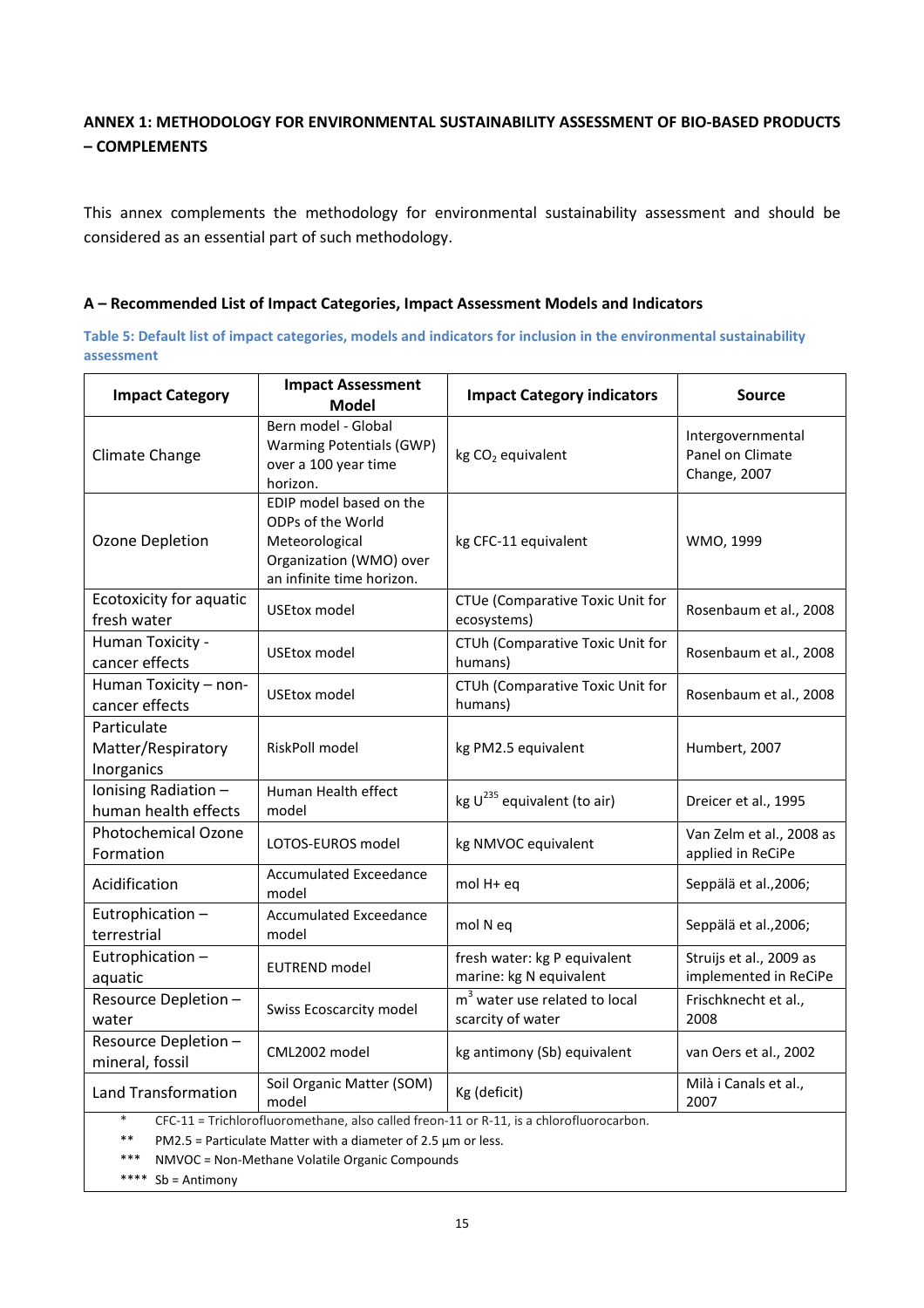## **B – Recommended Additional Environmental Information for Inclusion in the Environmental Impact Assessment**

## *B.1 Additional indicators on resource efficiency of products*

Resource efficiency is currently high in the industrial and in the policy agenda<sup>15</sup>, and it has some strong links with other policies such as sustainable production and consumption, product and waste policies. Although LCA is in principle a powerful tool that could address resource efficiency of products, it still falls short of addressing many important aspects of resource efficiency. The JRC Institute for Environment and Sustainability has recently developed the method called Resource Efficiency Assessment of Product (REAPro) aiming at addressing some of these aspects, using a life cycle perspective<sup>16,17,18,19</sup>. The method assesses the performances of products against various criteria including recycled content, environmentally-weighted recycled content, recyclability / recoverability rates, environmentally-weighted recyclability / recoverability rates, presence of hazardous substances and durability. It has been already identified that other parameters concerning bio-based materials contained in products (e.g. % content of bio-based materials, environmentally-weighted content of bio-based materials, etc.) should also be addressed<sup>14</sup>. For the Bioeconomy Observatory, the following indicators have been identified as potentially relevant:

- Indicators for the content of bio-based materials in typical product groups;
- Recoverability rates indicators (i.e. recyclability rate and energy recoverability rates) for typical biobased product groups (wholly or partly derived from materials of biological origin);
- Content of recycled materials (including recycled fibres) in the product;
- Environmentally based life cycle indicators associated with the content of bio-based materials in the product (including the content of recycled fibres), compared to the non-bio-based materials;
- Environmentally based life cycle indicators associated with the recoverability rates, compared to the option when the materials are landfilled;
- Presence of hazardous substances in the product (type, quantity).

l

Based on the multi-criteria assessment, the REAPro methodology leads to the identification of product's hot spots (i.e. product's parts that are relevant to some resource efficiency criteria). Successively, the method identifies potential product's measures for the improvement of the resource efficiency and assesses the measures at the case-study level and at the product group level. Product's measures can be suitable for different policies, including requirements of regulatory policies (e.g. enforced via the EU Ecodesign Directive) or voluntary policies (e.g. environmental labelling schemes or environmental claims).

<sup>&</sup>lt;sup>15</sup> European Commission (EC), 2011. Communication from the Commission to the European Parliament, the Council, the European Economic and Social Committee and the Committee of the Regions. Roadmap to a Resource Efficient Europe. Brussels, 20.9.2011. COM(2011) 571 final.

<sup>&</sup>lt;sup>16</sup> Ardente, F., Mathieux, F., 2013. Identification and assessment of product's measures to improve resource efficiency of products: the case-study of an Energy Using Product. (Submitted to the Journal of Cleaner Production – 8th January 2013).

<sup>&</sup>lt;sup>17</sup> Ardente, F., Mathieux, F. Recchioni, M. 2013. Combining five criteria to identify relevant products measures for resource efficiency of an energy using product. 20th CIRP International Conference on Life Cycle Engineering, Singapore, 17-19 April 2013, pp. 111-116.

<sup>8</sup> Allacker K, Mathieux F, Manfredi S, Pelletier N, De Camillis C, Ardente F, Pant R. Allocation solutions for secondary material production and end of life recovery: proposals for policy initiatives. Resources Conservation and Recycling. Submitted in April 2013; 2013.

 $19$  F. Ardente, F. Mathieux. Refined methods and Guidance documents for the calculation of indices concerning Reusability / Recyclability / Recoverability, Recycled content, Use of Priority Resources, Use of Hazardous substances, Durability. JRC Technical Report. September 2012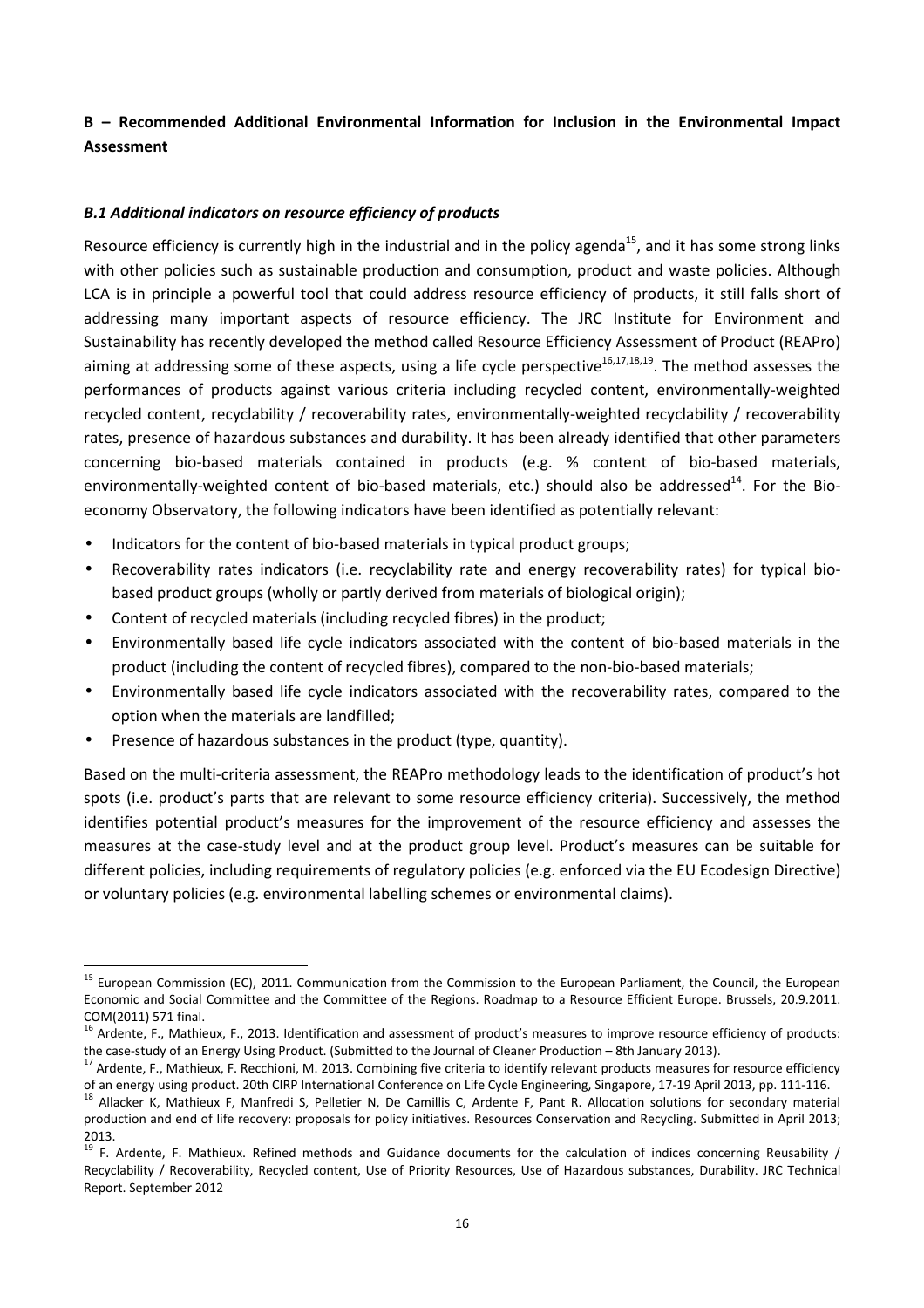#### *B.2 Additional indicators on availability, costs and demand of biomass resources*

The Land Use Modelling Platform<sup>20</sup> (LUMP) is a GIS-based platform that enables dynamic simulation of competing land uses based on pre-defined allocation rules (for example, land demand, neighbourhood characteristics, suitability factors and scenario/policy-specific decision rules). LUMP is interoperable with numerous existing models/data sources (CBM, CAPRI, EUROP2008, LEITAP/IMAGE, TRANSTOOLS, GEM-E3, RHOMOLO, POLES, etc.) and impact assessment models (LISFLOOD, SOC-TOP, GUIDOS, GREEN/SWAT, EFDM, EDGAR, etc.) and can be used for the purpose of constructing spatially and temporally-specific models that combine environmental, social and economic indicator data $^{21}$   $^{22}$ .

The added value of such land-use modelling approach is chiefly related to the possibility of dynamically simulating the competition between different land uses. In fact, sectorial macro-economic models provide projections for economic activities and land requirements at national or regional scale under specific scenarios. These requirements, together with the building pressure generated by the population dynamics, are responsible for a tight competition for land at local level. Therefore, the resulting land use changes might not fully satisfy all these land requirements. Besides that, the local land use/cover changes and the resulting patterns (landscapes) affect the performance of several environmental indicators, e.g. related to biodiversity, soil quality<sup>23</sup> <sup>24</sup> and water consumption<sup>25</sup> <sup>26</sup>.

Within the context of the Bioeconomy Observatory, the LUMP platform could possibly contribute to the estimation of indicators related to the availability, costs and demand of biomass resources. The environmental impacts of production and consumption systems on the resource 'land' can be identified with a spatially-explicit approach. Indicators of interest are:

#### Biomass resources availability

l

- 1. Dedicated energy crops (i.e. New Energy Crops NECR)
	- a. Total availability of NECR, regional level (Nomenclature of Territorial Units for Statistics, level 2 - NUTS2) $^{27}$ :

<sup>&</sup>lt;sup>20</sup> Lavalle. C. Baranzelli, C. Batista e Silva, F. Mubareka, S, Rocha Gomes, C, Koomen E., Hilferink, M., 2011. A high resolution land use/cover modelling framework for Europe. ICCSA 2011, Part I, LNCS 6782, 60–75.

<sup>&</sup>lt;sup>21</sup> Lavalle, C., Baranzelli, C., Mubareka, S., Rocha Gomes, C., Hiederer, R., Batista e Silva, F., Estreguil, C., 2011. Implementation of the CAP Policy Options with the Land Use Modelling Platform: A first indicator-based analysis. JRC Scientific and Technical Reports EUR 24909 EN doi: 10.2788/45131.

<sup>&</sup>lt;sup>22</sup> Batista e Silva, F., Lavalle, C., Jacobs-Crisioni, C., Barranco, R., Zulian, G., Maes, J., Baranzelli, C., Perpiña, C., Vandecasteele, I., Ustaoglu, E., Barbosa, A., 2013. Direct and Indirect Land Use Impacts of the EU Cohesion Policy - Assessment with the Land Use Modelling Platform. JRC Scientific and Policy Reports EUR 26460 EN doi: 10.2788/60631.

<sup>&</sup>lt;sup>23</sup> Hiederer, R., Barbosa, A., Baranzelli, C., Grassi, G., Lavalle, C., 2013. IPCC Tier 1 Method for Estimating C-Stocks of Mineral Soils Applied to Modeled Land Use Change 2010-2050 - Contribution to JRC AA Nr 070307/2010/585065/A4: Analysis and modeling of energy, transport and climate change scenarios: future GHG emission from agriculture and forestry. JRC Technical Reports. *In publication*.

<sup>&</sup>lt;sup>4</sup> Hiederer, R., Barbosa, A., Baranzelli, C., Lavalle, C., 2013. Land Use Related Changes in C-Stocks of Mineral Soils Indicator for Resource Efficiency - Contribution to JRC discussion paper: An analytical framework for the assessment of the land milestone proposed in the Roadmap for Resource Efficiency. JRC Technical Reports. *In publication*.

<sup>25</sup> Burek, P. A., Mubareka, S., Rojas Mujica, R. F., De Roo, A., Bianchi, A., Baranzelli, C., Lavalle, C., Vandecasteele, I., 2012. Evaluation of the effectiveness of Natural Water Retention Measures -Support to the EU Blueprint to Safeguard Europe's Waters - EUR 25551 EN. Luxembourg (Luxembourg): Publications Office of the European Union; 2012. JRC75938.

<sup>26</sup> De Roo, A., Burek, P. A., Gentile, A., Udias, A., Bouraoui, F., Aloe, A., Bianchi, A., La Notte, A., Kuik, O., Elorza Tenreiro, J., Vandecasteele, I., Mubareka, S., Baranzelli, C., Van Der Perk, M., Lavalle, C.,Bidoglio, G., 2012. A multi-criteria optimisation of scenarios for the protection of water resources in Europe: Support to the EU Blueprint to Safeguard Europe's Waters - EUR 25552 EN. Luxembourg (Luxembourg): Publications Office of the European Union; 2012. JRC75919.

<sup>&</sup>lt;sup>27</sup> For info: http://epp.eurostat.ec.europa.eu/portal/page/portal/nuts\_nomenclature/introduction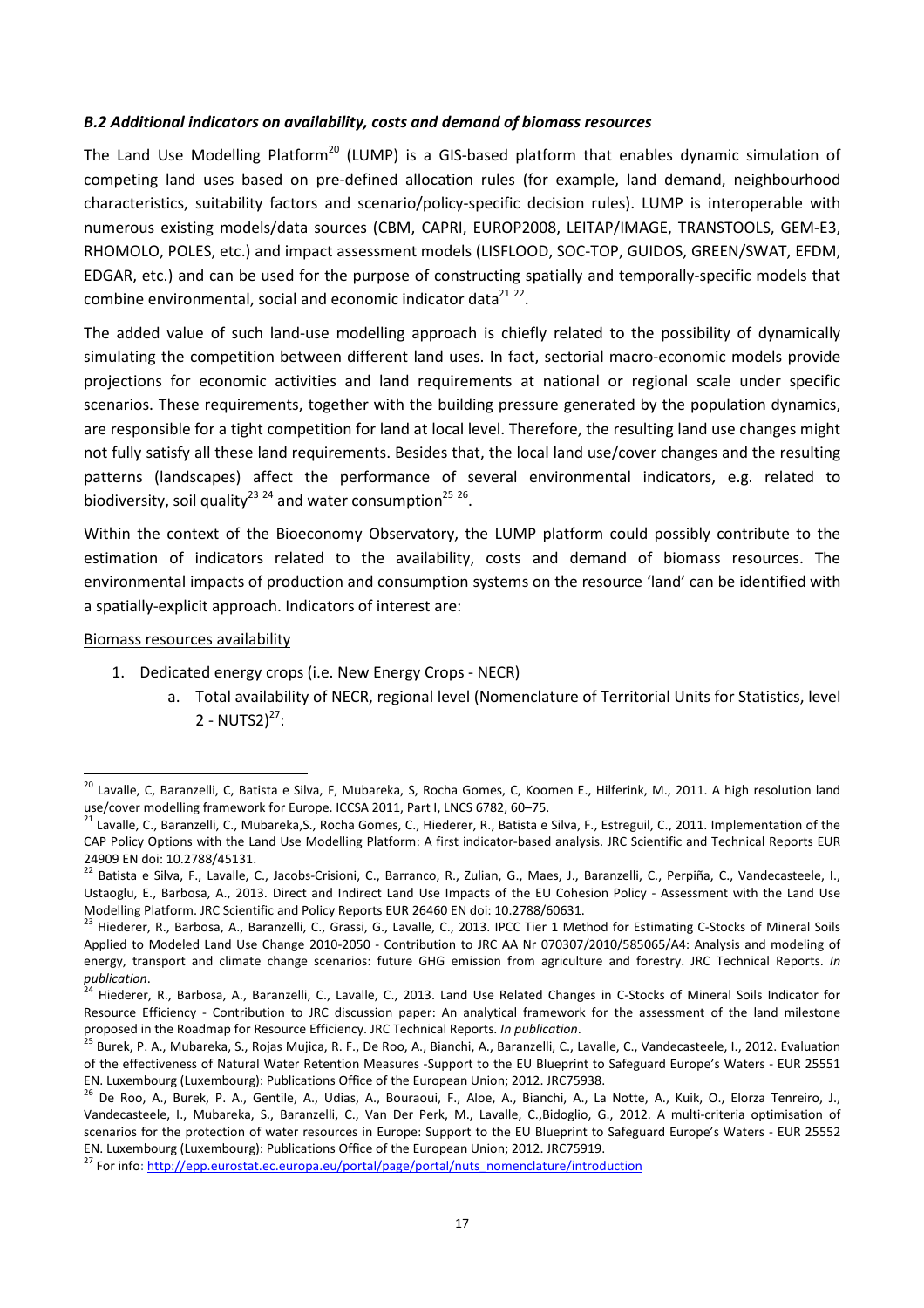Allocated NECR per NUTS2 on available land, expressed in hectares and correspondent biofuel production, taking into account current constraints (e.g. protected areas and certain land use/cover classes must be excluded from the available land).

b. Availability of NECR, classified by suitability categories:

Allocated NECR, classified according to the local suitability of the land to grow NECR. The suitability map for NECR is based on climate conditions, topography, soil properties and current land uses. In short, the higher the suitability, the higher the potential productivity level without the need of additional inputs that are potentially harmful to the environment.

c. Availability of NECR on policy-relevant soil categories (unfavourable agriculture soil conditions):

> Allocated NECR, classified according to the presence of some locationspecific soil categories, e.g. associated with land degradation and contamination issues. The conversion of this land to NECR might have additional positive benefits due to the reclamation and utilization of degraded, marginal and abandoned lands.

- 2. Provision of primary agricultural residues:
	- a. Availability of agricultural land suitable for the provision of primary agricultural residues, based on the CAPRI model projections:

Allocated land per NUTS2, expressed in hectares and corresponding quantity of raw residues/produced biofuels.

b. Availability of agricultural land suitable for the provision of primary agricultural residues, based on additional environmental and bio-physical criteria:

> Allocated land per NUTS2, expressed in hectares and corresponding quantity of raw residues/produced biofuels.

- 3. Biomass for energy purposes from forest:
	- a. Availability of forest land suitable for the provision of biomass for energy purposes:

Allocated forest land per NUTS2, expressed in hectares, taking into account environmental and basic technical constraints associated with biomass extraction activities.

b. Availability of biomass for energy purposes from forest land, taking into account environmental, bio-physical and forest management criteria:

Biomass from forest land, per NUTS2.

- 4. Local availability of raw materials:
	- c. Distribution of Collection Centres:

Allocation of local collection facilities for biomass raw material.

#### Biomass provision and costs

5. Costs associated with some stages of the supply chain (e.g. transport and pre-processing from field to collection point / biorefinery, etc.)

#### Biomass demand

6. Demand from potential users (e.g. urban settlements, existing power plants, etc.)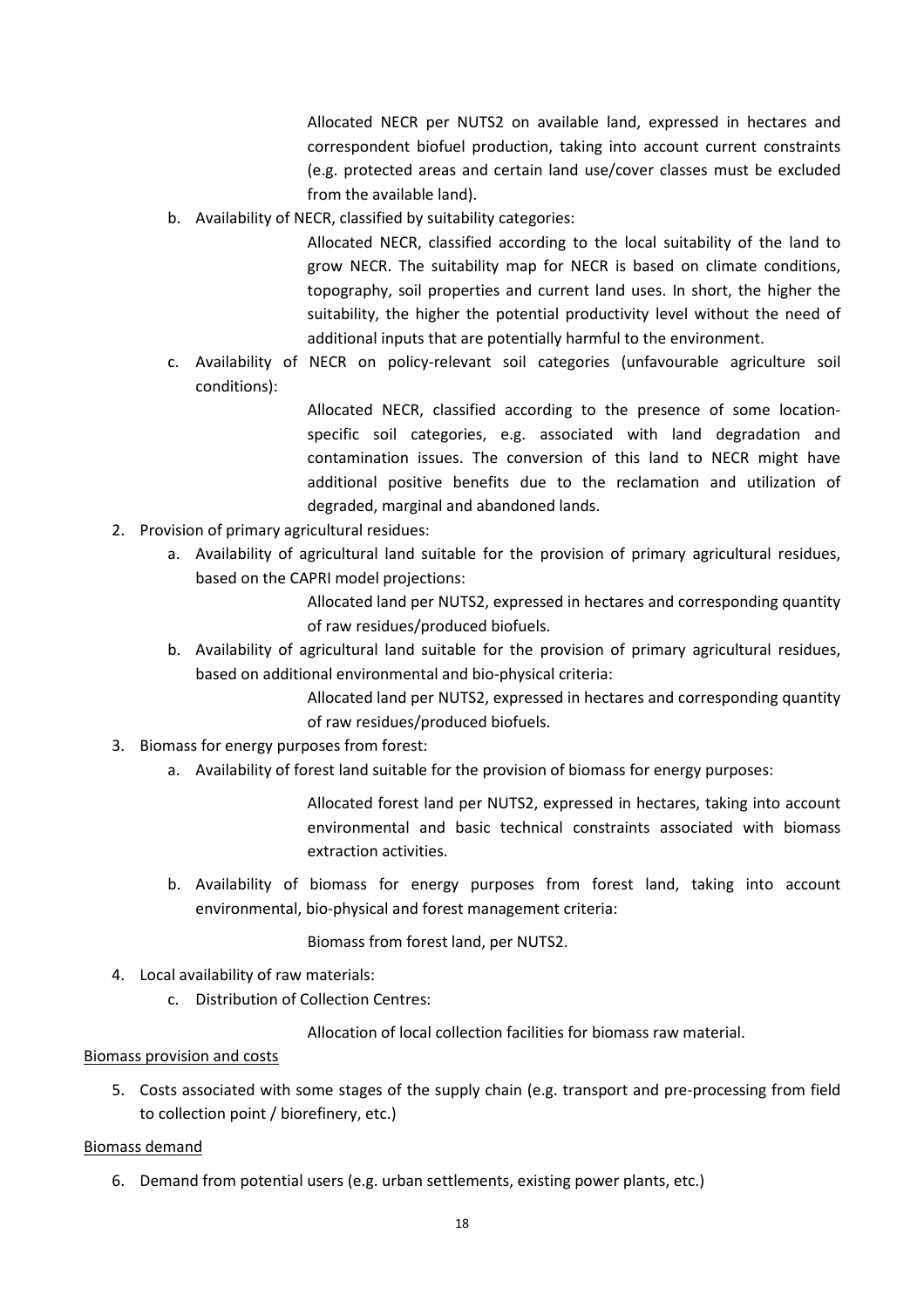## *B.3 Additional indicator on the proportion of biomass issue from organic agriculture and / or processed via certified organic processors.*

The increased consumer demand for organic products and the development of a European-wide legislation (http://ec.europa.eu/agriculture/organic/eu-policy\_en) on organic products and processes, as well as the collection of statistical data on production, open the possibility to develop an "organic fraction indicator" for bio-based products. The delivery of the organic label being based on an environmental (often localised) life cycle analysis, such an indicator, could also be used as a proxy for environmental impact. However, methodologies to quantify such an indicator, at the production stage or in the production of goods of mixed origin, are not yet available.

## *B.4 Ecosystem Services*

## **Ecosystem services**

Ecosystems provide a diverse range of goods and services, including food, timber, clean air and water and recreation opportunities. These so-called ecosystem services are vital to our well-being (Millennium Ecosystem Assessment, 2005). The continued and sustainable provision of ecosystem services and the protection of natural capital are increasingly recognized by EU policies as a strategy to cope with potentially changing conditions in the future. Hence, there is substantial overlap between the objectives of a bioeconomy and the maintenance or enhancement of ecosystem services under target 2 of the EU Biodiversity Strategy to 2020. Both strategies encompass the sustainable production of renewable biological resources. As a result, reporting under Action 5 of the EU biodiversity strategy should be considered as an important source of information for the Bioeconomy Observatory.

Action 5 of the Biodiversity Strategy foresees that Member States will, with the assistance of the Commission, map and assess the state of ecosystems and their services in their national territory by 2014. The Working Group on Mapping and Assessment on Ecosystems and their Services (MAES) is mandated to co-ordinate and oversee Action 5. In 2013, the working group developed ideas for a coherent analytical framework, including a set of common indicators to assess ecosystem services, to ensure consistent approaches are used across Europe. The Bioecomony Observatory can profit from the ongoing assessments of ecosystem services at national and EU scale.

Table 6 lists the best available indicators to measure the quantity of ecosystem services in Europe based on the CICES classification. This table is the result of the second MAES paper (draft), which provides guidance on the available indicators that can be used at the EU and MS levels for mapping and assessment of ecosystems and their services. In principle, the indicators listed in Table 1 are available for use.

More information on Action 5 and the MAES working group:

- o http://biodiversity.europa.eu/ecosystem-assessments/european-level
- o http://ec.europa.eu/environment/nature/knowledge/ecosystem\_assessment/pdf/MAESWo rkingPaper2013.pdf